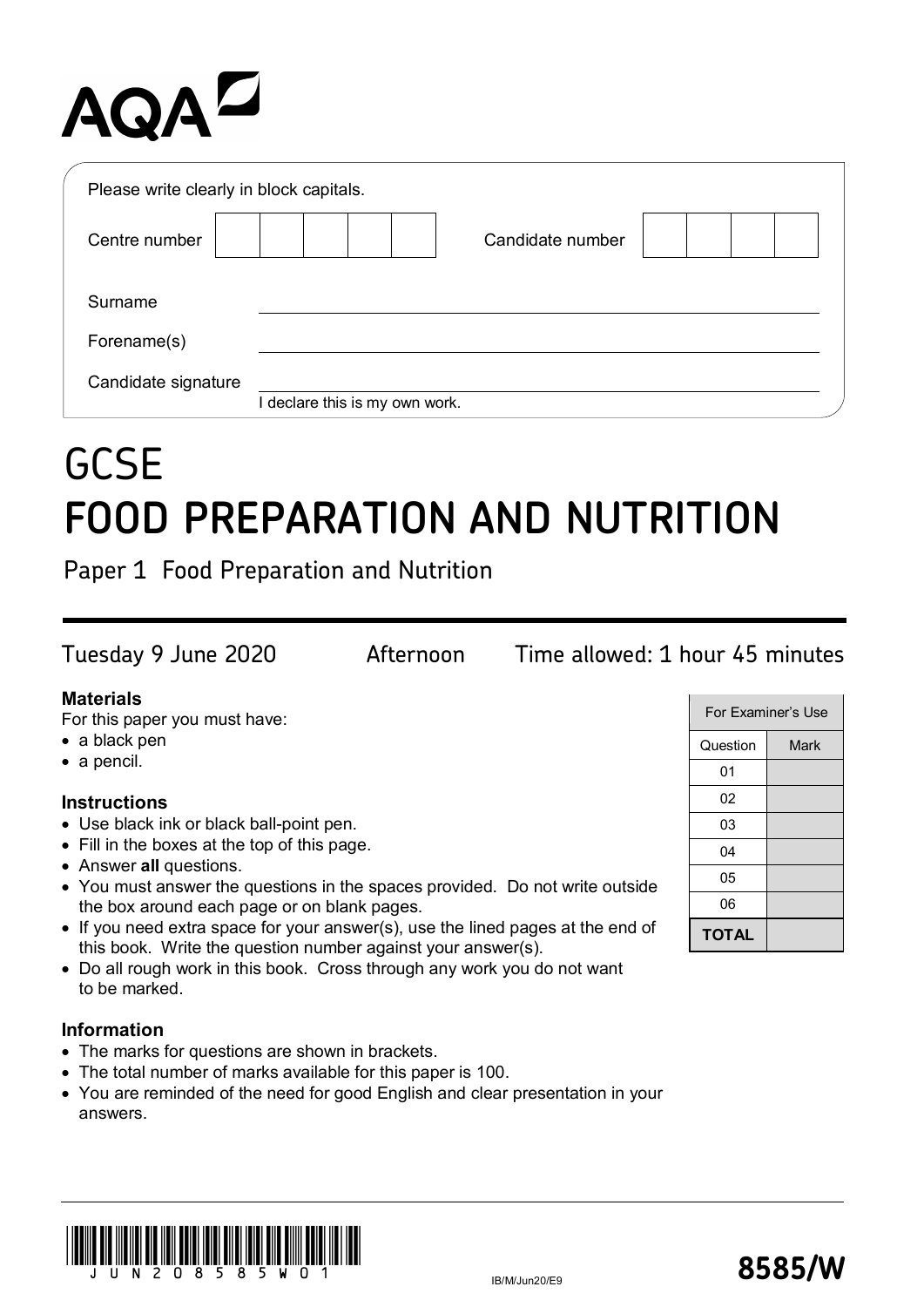|                                           | Section A consists of multiple choice questions.                                                  |                     |          |
|-------------------------------------------|---------------------------------------------------------------------------------------------------|---------------------|----------|
|                                           | Answer all questions in this section.                                                             |                     |          |
|                                           | There are 20 marks available.                                                                     |                     |          |
|                                           |                                                                                                   |                     |          |
|                                           | Only one answer per question is allowed.                                                          |                     |          |
|                                           | For each answer completely fill in the circle alongside the appropriate answer.                   |                     |          |
| <b>CORRECT METHOD</b>                     | <b>WRONG METHODS</b><br>$\circledcirc$<br>$\Rightarrow$<br>$\infty$                               |                     |          |
|                                           | If you want to change your answer you must cross out your original answer as shown.               |                     |          |
| as shown.                                 | If you wish to return to an answer previously crossed out, ring the answer you now wish to select |                     |          |
|                                           | For each question you should shade in one box.                                                    |                     |          |
|                                           |                                                                                                   |                     |          |
|                                           | An example is shown below.                                                                        |                     |          |
|                                           | Which food is high in protein?                                                                    |                     |          |
|                                           | A Cabbage                                                                                         | $\circ$             |          |
|                                           | <b>B</b> Cheese                                                                                   |                     |          |
|                                           | C Oranges                                                                                         | $\circ$             |          |
|                                           | D Cucumber                                                                                        | $\circ$             |          |
| $\mathbf 1$<br>$\mathbf 1$<br>$\mathbf 0$ | Which is the correct definition of a 'use-by' date?                                               |                     | [1 mark] |
|                                           | A Food can be sold after this date.                                                               | $\circlearrowright$ |          |
|                                           | <b>B</b> Food is safe to eat after this date.                                                     | $\circlearrowright$ |          |
|                                           | C Food must be eaten by this date.                                                                | $\circ$             |          |

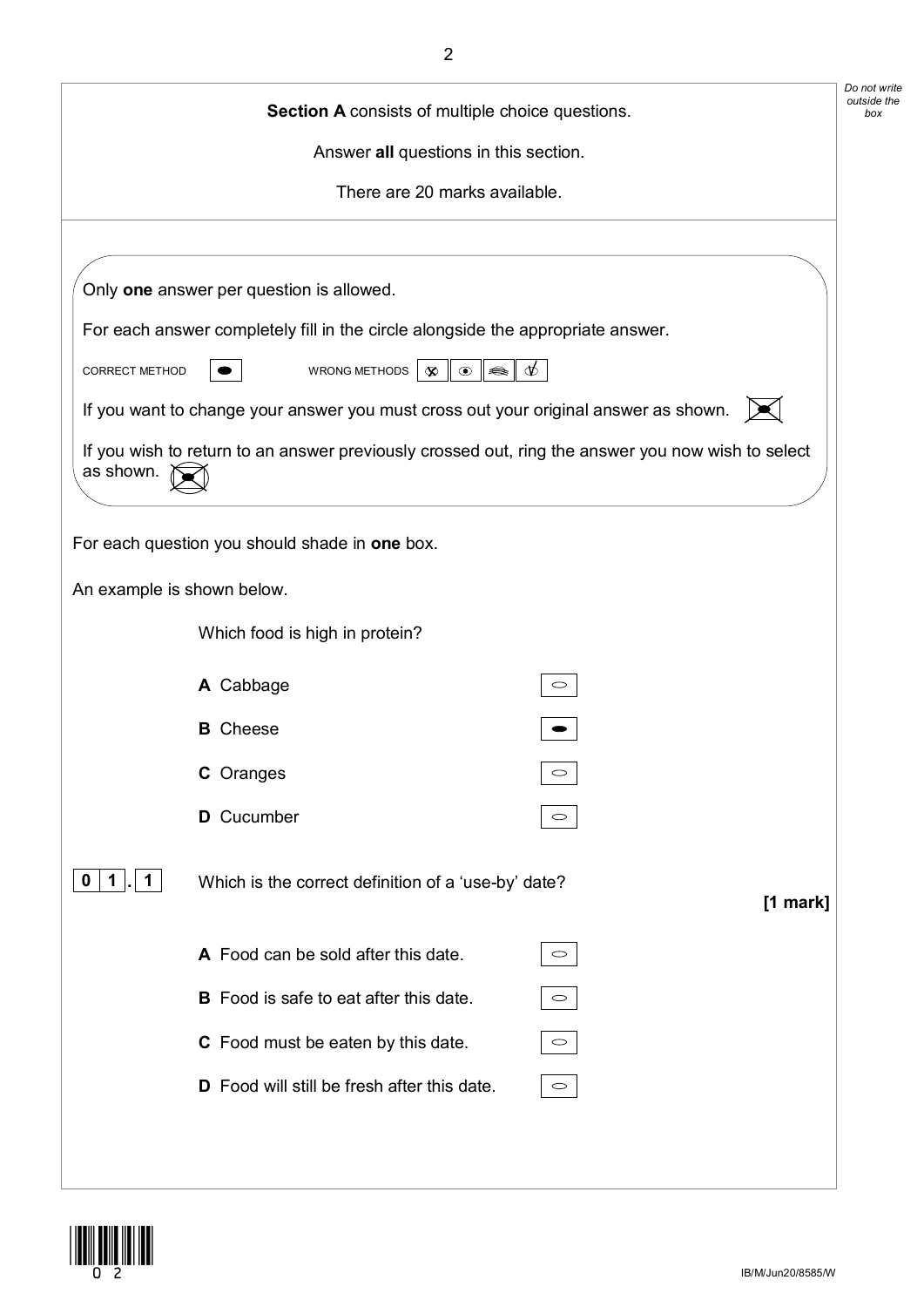| $\mathbf{2}$<br>$\mathbf 0$<br>$\mathbf 1$            | Which condition is required for bacteria to multiply rapidly? |                        | $[1$ mark] | Do not write<br>outside the<br>box |
|-------------------------------------------------------|---------------------------------------------------------------|------------------------|------------|------------------------------------|
|                                                       | A Acid                                                        | $\circlearrowright$    |            |                                    |
|                                                       | <b>B</b> Alkaline                                             | $\circ$                |            |                                    |
|                                                       | C Cold                                                        | $\circlearrowright$    |            |                                    |
|                                                       | D Warmth                                                      | $\circlearrowright$    |            |                                    |
| $\mathbf{3}$<br>$\mathbf 0$<br>$\mathbf 1$            | Re-heated food must reach a core temperature of               |                        | [1 mark]   |                                    |
|                                                       | A 20°C                                                        | $\circ$                |            |                                    |
|                                                       | <b>B</b> 37°C                                                 | $\circlearrowright$    |            |                                    |
|                                                       | $C$ 63 $^{\circ}C$                                            | $\bigcirc$             |            |                                    |
|                                                       | $D$ 75°C                                                      | $\hspace{1.5cm} \circ$ |            |                                    |
| $\mathbf 1$<br>$\overline{\mathbf{4}}$<br>$\mathbf 0$ | Vitamin C is also known as                                    |                        | [1 mark]   |                                    |
|                                                       | A acetic acid.                                                | $\circlearrowright$    |            |                                    |
|                                                       | <b>B</b> ascorbic acid.                                       | $\circ$                |            |                                    |
|                                                       | C citric acid.                                                | $\circlearrowright$    |            |                                    |
|                                                       | D folic acid.                                                 | $\circlearrowright$    |            |                                    |
| 5<br>$\bf{0}$<br>1                                    | Phosphorus is needed in the body to                           |                        | [1 mark]   |                                    |
|                                                       | A help good digestion.                                        | $\bigcirc$             |            |                                    |
|                                                       | <b>B</b> keep the skin healthy.                               | $\bigcirc$             |            |                                    |
|                                                       | C maintain bones and teeth.                                   | $\circlearrowright$    |            |                                    |
|                                                       | D protect red blood cells.                                    | $\bigcirc$             |            |                                    |
|                                                       |                                                               |                        |            |                                    |

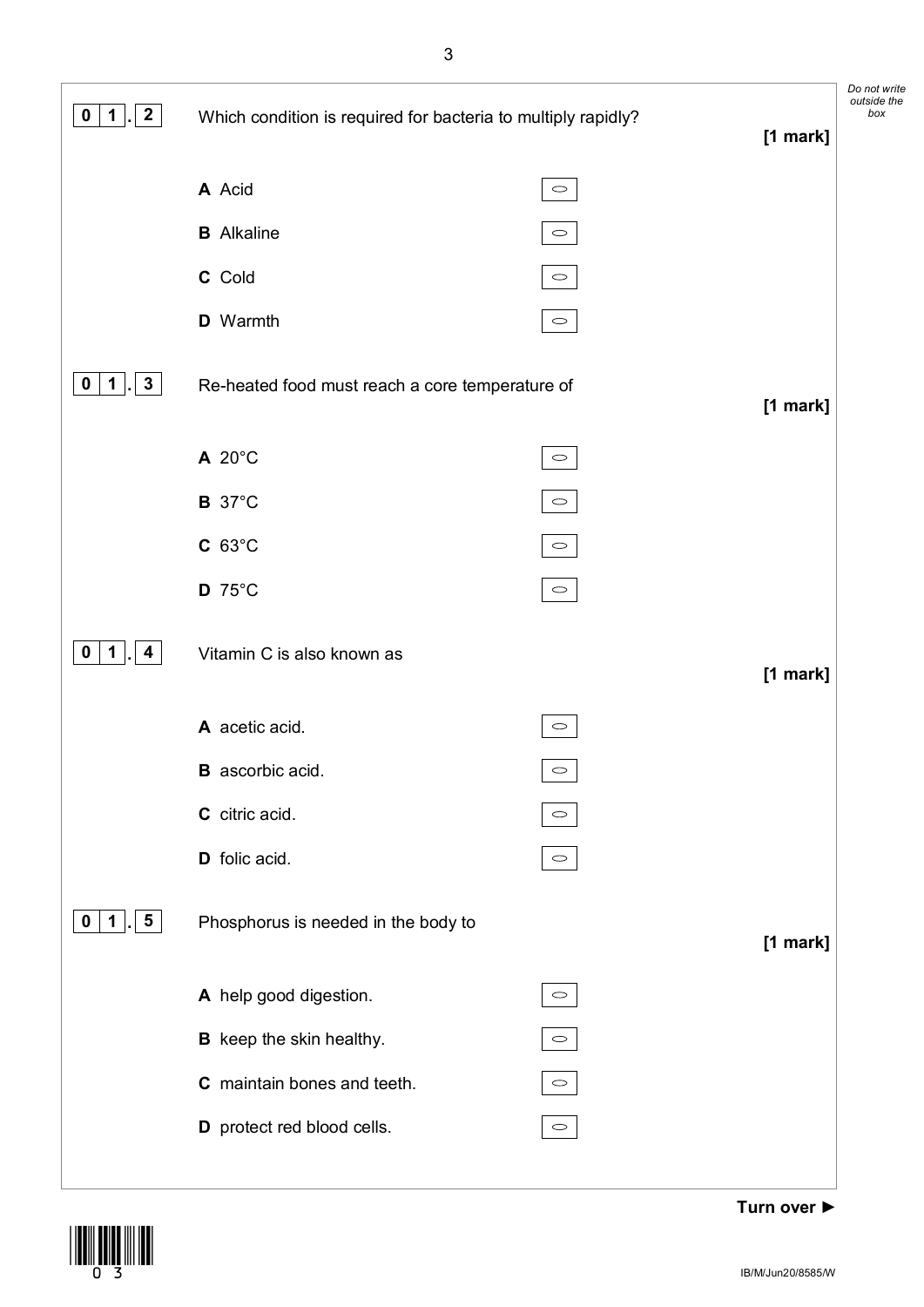| 6<br>0<br>1                       | Which food should be avoided on a low-salt diet?                 |                     |            | Do not write<br>outside the<br>box |
|-----------------------------------|------------------------------------------------------------------|---------------------|------------|------------------------------------|
|                                   |                                                                  |                     | $[1$ mark] |                                    |
|                                   | A Dried apricots                                                 | $\circ$             |            |                                    |
|                                   | <b>B</b> Fresh salmon                                            | $\circlearrowright$ |            |                                    |
|                                   | C Frozen spinach                                                 | $\circlearrowright$ |            |                                    |
|                                   | <b>D</b> Smoked bacon                                            | $\circlearrowright$ |            |                                    |
| $\overline{7}$<br>0<br>$1 \mid$   | The recommended maximum percentage of energy from fat per day is |                     | $[1$ mark] |                                    |
|                                   | A 15%                                                            | $\circlearrowright$ |            |                                    |
|                                   | <b>B</b> 25%                                                     | $\circ$             |            |                                    |
|                                   | C.35%                                                            | $\bigcirc$          |            |                                    |
|                                   | D 50%                                                            | $\circ$             |            |                                    |
| $\boldsymbol{8}$<br>$1 \mid$<br>0 | Which word describes the setting of protein?                     |                     | $[1$ mark] |                                    |
|                                   | A Caramelisation                                                 | $\circlearrowright$ |            |                                    |
|                                   | <b>B</b> Coagulation                                             | $\circlearrowright$ |            |                                    |
|                                   | <b>C</b> Dextrinisation                                          | $\circ$             |            |                                    |
|                                   | <b>D</b> Gelatinisation                                          | $\circ$             |            |                                    |
| 9<br>$\mathbf 1$<br>0             | The process which describes enzymic browning is                  |                     | $[1$ mark] |                                    |
|                                   | A fermentation.                                                  | $\circ$             |            |                                    |
|                                   | <b>B</b> germination.                                            | $\circ$             |            |                                    |
|                                   | C oxidation.                                                     | $\circ$             |            |                                    |
|                                   | D preservation.                                                  | $\circ$             |            |                                    |
|                                   |                                                                  |                     |            |                                    |

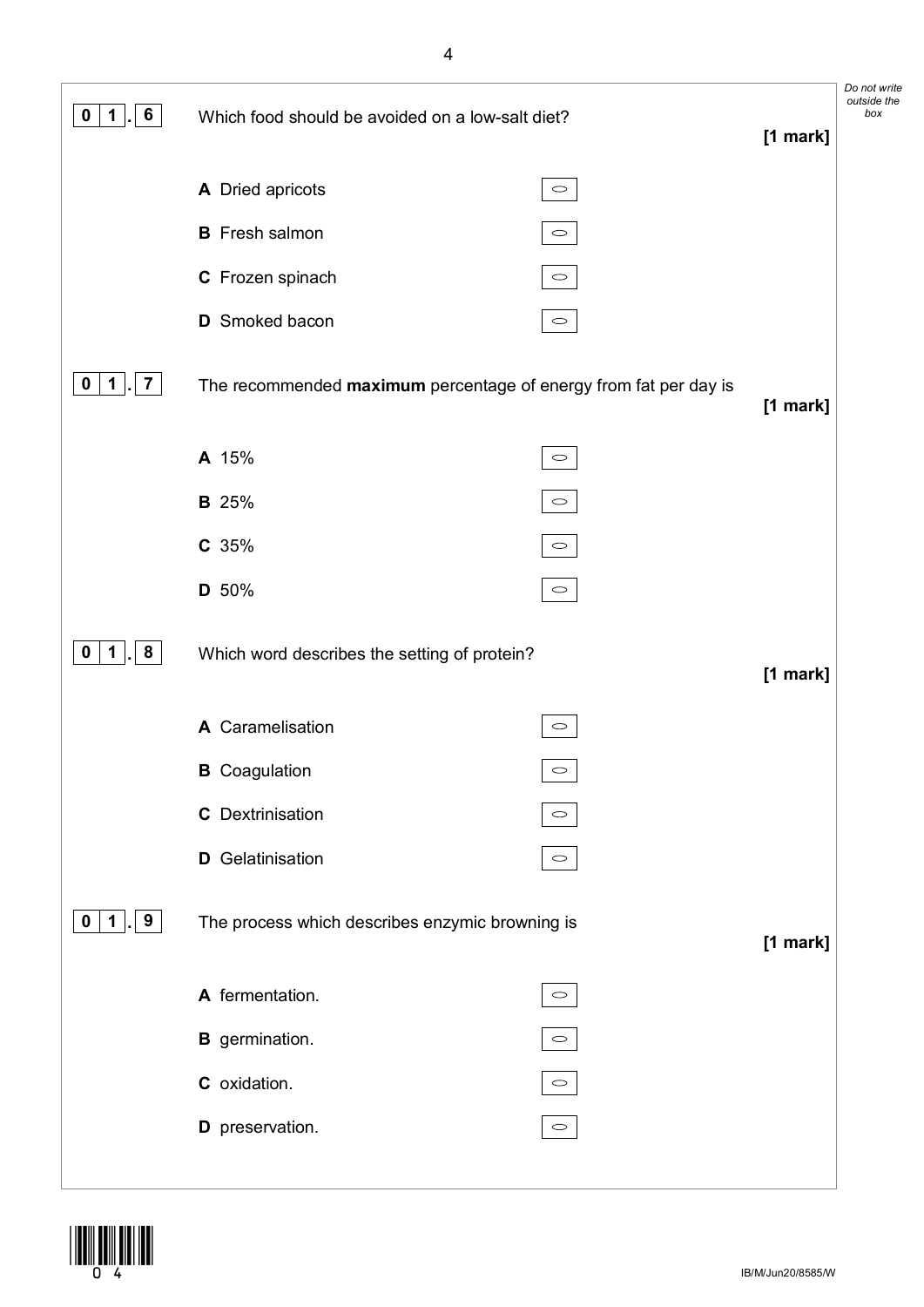| 0 <br>$\mathbf 1$<br>1<br>0                                 | Which vitamins are often added to fat spreads?        |                        |            | Do not write<br>outside the<br>box |
|-------------------------------------------------------------|-------------------------------------------------------|------------------------|------------|------------------------------------|
|                                                             |                                                       |                        | [1 mark]   |                                    |
|                                                             | A A and B                                             | $\circlearrowright$    |            |                                    |
|                                                             | <b>B</b> A and C                                      | $\circlearrowright$    |            |                                    |
|                                                             | C A and D                                             | $\circlearrowright$    |            |                                    |
|                                                             | $D$ A and K                                           | $\hspace{1.5cm} \circ$ |            |                                    |
| 1 <sup>1</sup><br>$\mathbf 1$<br>1<br>$\mathbf{0}$          | The minimum temperature when producing UHT milk is    |                        | $[1$ mark] |                                    |
|                                                             | A 72°C                                                | $\circ$                |            |                                    |
|                                                             | <b>B</b> 100°C                                        | $\circlearrowright$    |            |                                    |
|                                                             | C 110°C                                               | $\circlearrowright$    |            |                                    |
|                                                             | D 132°C                                               | $\circ$                |            |                                    |
| $\overline{2}$<br>$\mathbf 1$<br>$\mathbf 1$<br>$\mathbf 0$ | Emulsifiers are used in food production to            |                        | $[1$ mark] |                                    |
|                                                             | A add colour.                                         | $\circlearrowright$    |            |                                    |
|                                                             | <b>B</b> develop texture.                             | $\circlearrowright$    |            |                                    |
|                                                             | C improve flavour.                                    | $\qquad \qquad \circ$  |            |                                    |
|                                                             | <b>D</b> increase sweetness.                          | $\circlearrowright$    |            |                                    |
| $\mathbf{3}$<br>1<br>1<br>$\mathbf 0$                       | Fat molecules are made up of one unit of glycerol and |                        | $[1$ mark] |                                    |
|                                                             | A one fatty acid.                                     | $\bigcirc$             |            |                                    |
|                                                             | <b>B</b> two fatty acids.                             | $\hspace{0.1cm} \circ$ |            |                                    |
|                                                             | C three fatty acids.                                  | $\circlearrowright$    |            |                                    |
|                                                             | D four fatty acids.                                   | $\circlearrowright$    |            |                                    |
|                                                             |                                                       |                        |            |                                    |

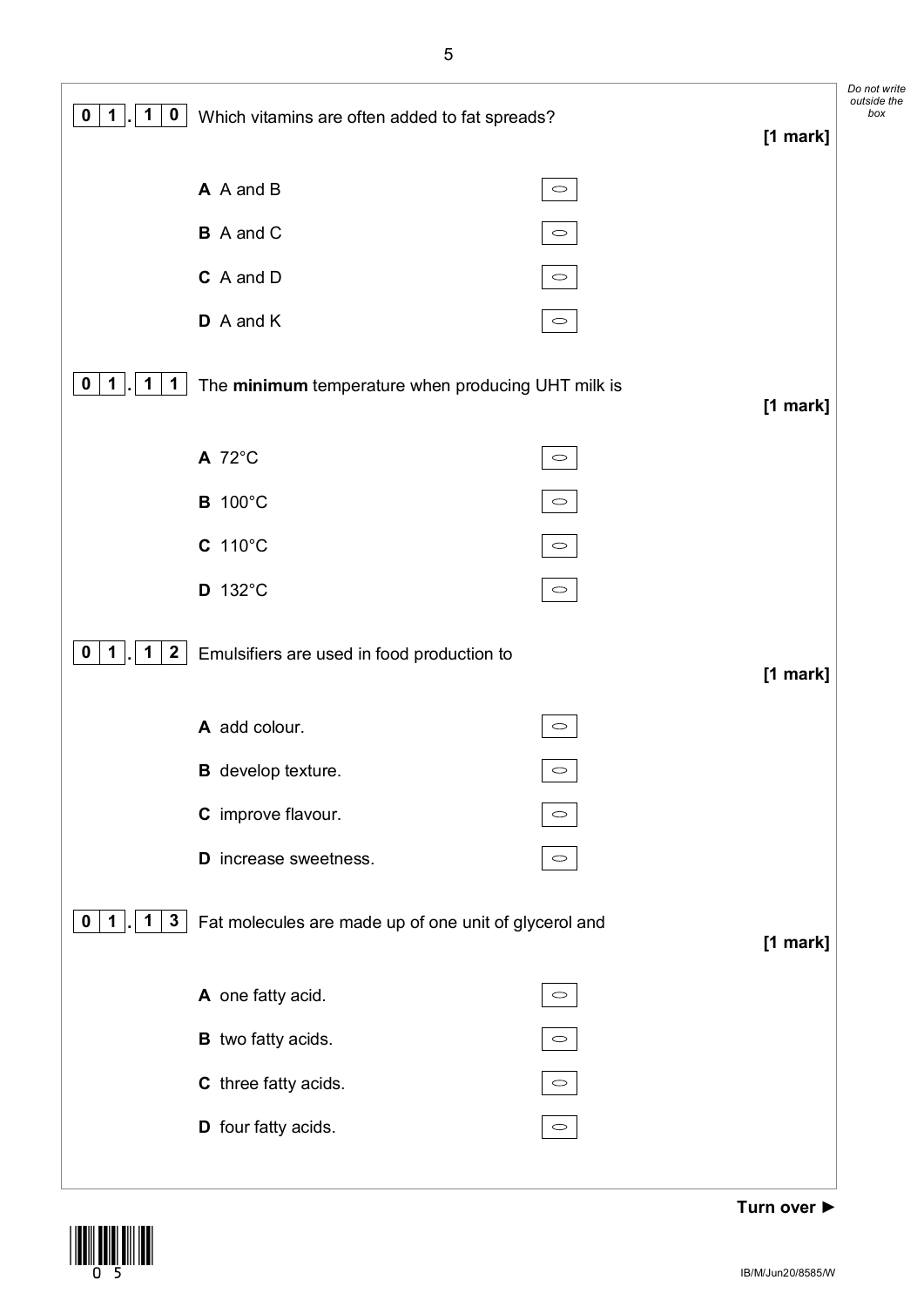| 4<br>0<br>1<br>1                                             | Which of the following sugars is a disaccharide?        |                     |          | Do not write<br>outside the<br>box |
|--------------------------------------------------------------|---------------------------------------------------------|---------------------|----------|------------------------------------|
|                                                              |                                                         |                     | [1 mark] |                                    |
|                                                              | A Fructose                                              | $\circ$             |          |                                    |
|                                                              | <b>B</b> Galactose                                      | $\circlearrowright$ |          |                                    |
|                                                              | C Glucose                                               | $\circlearrowright$ |          |                                    |
|                                                              | <b>D</b> Lactose                                        | $\bigcirc$          |          |                                    |
| $5\phantom{.0}$<br>0<br>1<br>1                               | Biscuits often have a crumbly texture when baked due to |                     | [1 mark] |                                    |
|                                                              | A denaturation.                                         | $\bigcirc$          |          |                                    |
|                                                              | <b>B</b> emulsification.                                | $\circlearrowright$ |          |                                    |
|                                                              | C plasticity.                                           | $\bigcirc$          |          |                                    |
|                                                              | D shortening.                                           | $\bigcirc$          |          |                                    |
| $6 \mid$<br>$\mathbf{1}$<br>$\mathbf 0$<br>$\mathbf{1}$      | Which food is a major allergen?                         |                     | [1 mark] |                                    |
|                                                              | A Beans                                                 | $\circ$             |          |                                    |
|                                                              | <b>B</b> Lentils                                        | $\circlearrowright$ |          |                                    |
|                                                              | C Nuts                                                  | $\bigcirc$          |          |                                    |
|                                                              | D Peas                                                  | $\circ$             |          |                                    |
| $\overline{7}$<br>$\mathbf 0$<br>$\mathbf{1}$<br>$\mathbf 1$ | Which farming method produces the greatest yield?       |                     | [1 mark] |                                    |
|                                                              | A Conventional                                          | $\bigcirc$          |          |                                    |
|                                                              | <b>B</b> Free range                                     | $\bigcirc$          |          |                                    |
|                                                              | C Intensive                                             | $\bigcirc$          |          |                                    |
|                                                              | D Organic                                               | $\bigcirc$          |          |                                    |
|                                                              |                                                         |                     |          |                                    |

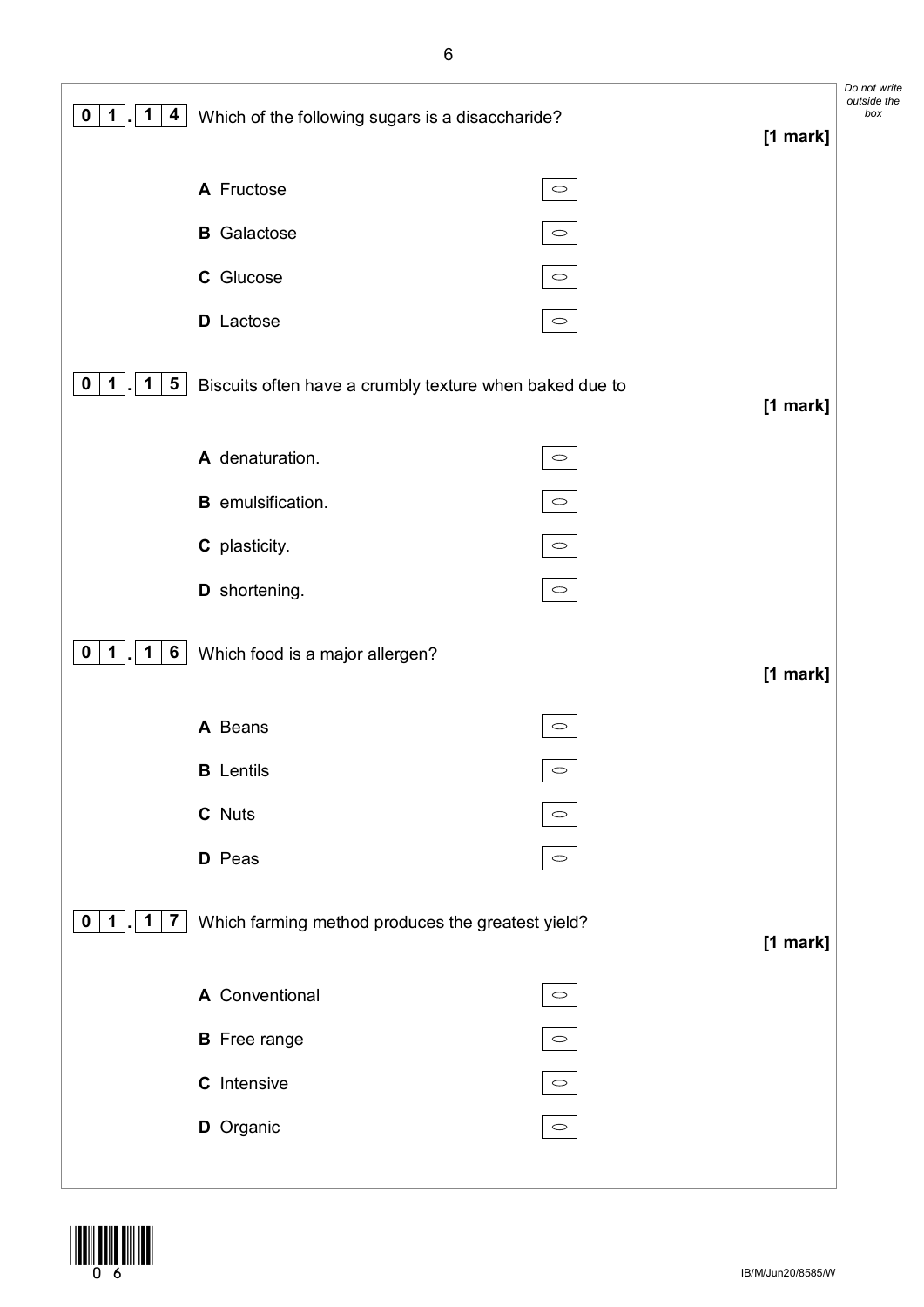| 8<br>$\mathbf 1$<br>0<br>1           | Which is an example of a secondary processed food?      |                     | [1 mark] | Do not write<br>outside the<br>box |
|--------------------------------------|---------------------------------------------------------|---------------------|----------|------------------------------------|
|                                      |                                                         |                     |          |                                    |
|                                      | A Bread                                                 | $\circlearrowright$ |          |                                    |
|                                      | <b>B</b> Fruit                                          | $\circlearrowright$ |          |                                    |
|                                      | C Milk                                                  | $\circlearrowright$ |          |                                    |
|                                      | D Rice                                                  | $\bigcirc$          |          |                                    |
| 9<br>0<br>$\mathbf 1$<br>$\mathbf 1$ | The religion of Judaism forbids which meat to be eaten? |                     | [1 mark] |                                    |
|                                      | A Beef                                                  | $\circlearrowright$ |          |                                    |
|                                      | <b>B</b> Chicken                                        | $\circlearrowright$ |          |                                    |
|                                      | C Lamb                                                  | $\circlearrowright$ |          |                                    |
|                                      | D Pork                                                  | $\circ$             |          |                                    |
| $2 \mid$<br>$\mathbf{0}$<br>1<br>0   | A discrimination test is used in sensory testing to     |                     | [1 mark] |                                    |
|                                      | A detect differences between foods.                     | $\circlearrowright$ |          |                                    |
|                                      | <b>B</b> find out if people like a food.                | $\circlearrowright$ |          |                                    |
|                                      | C measure the strength of flavour.                      | $\circlearrowright$ |          |                                    |
|                                      | D rank in order of preference.                          | $\circlearrowright$ |          | 20                                 |
|                                      | Turn over for the next question                         |                     |          |                                    |
|                                      |                                                         |                     |          |                                    |
|                                      |                                                         |                     |          |                                    |
|                                      |                                                         |                     |          |                                    |
|                                      |                                                         |                     |          |                                    |

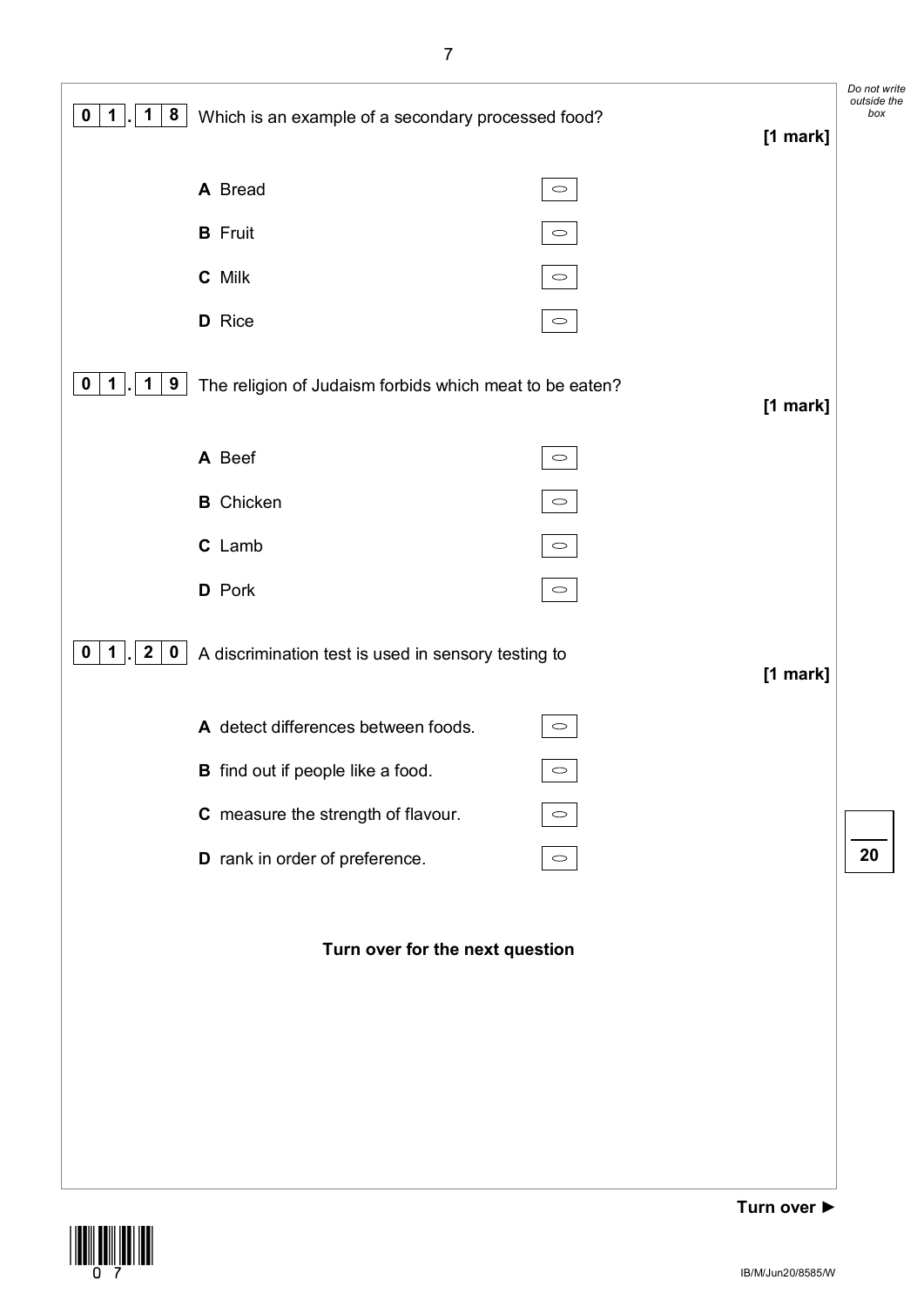| <b>Section B</b><br>Answer all questions in this section.<br>There are 80 marks available.<br>2 <sub>1</sub><br>Give three different rules for storing food safely in a fridge.<br>$\mathbf 1$<br>1<br><u> 1989 - Johann Stoff, deutscher Stoffen und der Stoffen und der Stoffen und der Stoffen und der Stoffen und de</u><br>的,我们也不会有什么。""我们的人,我们也不会有什么?""我们的人,我们也不会有什么?""我们的人,我们也不会有什么?""我们的人,我们也不会有什么?""我们的<br>$2 \overline{ }$<br>,我们也不会有什么。""我们的人,我们也不会有什么?""我们的人,我们也不会有什么?""我们的人,我们也不会有什么?""我们的人,我们也不会有什么?""我们的人<br>3<br><u> 1980 - Johann Stoff, deutscher Stoffen und der Stoffen und der Stoffen und der Stoffen und der Stoffen und de</u><br>$2$ .<br>$\mathbf{2}$<br>Give two different food safety rules when preparing raw chicken.<br>1<br><u> 1980 - Johann Stoff, Amerikaansk politiker († 1901)</u><br><u> 1989 - Johann Stoff, deutscher Stoffen und der Stoffen und der Stoffen und der Stoffen und der Stoffen und de</u><br>$2 \overline{ }$<br>$\mathbf{3}$<br>Give two different food safety rules when cooking raw chicken.<br>$\mathbf{2}$ |           |
|------------------------------------------------------------------------------------------------------------------------------------------------------------------------------------------------------------------------------------------------------------------------------------------------------------------------------------------------------------------------------------------------------------------------------------------------------------------------------------------------------------------------------------------------------------------------------------------------------------------------------------------------------------------------------------------------------------------------------------------------------------------------------------------------------------------------------------------------------------------------------------------------------------------------------------------------------------------------------------------------------------------------------------------------------------------------|-----------|
|                                                                                                                                                                                                                                                                                                                                                                                                                                                                                                                                                                                                                                                                                                                                                                                                                                                                                                                                                                                                                                                                        |           |
|                                                                                                                                                                                                                                                                                                                                                                                                                                                                                                                                                                                                                                                                                                                                                                                                                                                                                                                                                                                                                                                                        |           |
|                                                                                                                                                                                                                                                                                                                                                                                                                                                                                                                                                                                                                                                                                                                                                                                                                                                                                                                                                                                                                                                                        | [3 marks] |
|                                                                                                                                                                                                                                                                                                                                                                                                                                                                                                                                                                                                                                                                                                                                                                                                                                                                                                                                                                                                                                                                        |           |
|                                                                                                                                                                                                                                                                                                                                                                                                                                                                                                                                                                                                                                                                                                                                                                                                                                                                                                                                                                                                                                                                        |           |
|                                                                                                                                                                                                                                                                                                                                                                                                                                                                                                                                                                                                                                                                                                                                                                                                                                                                                                                                                                                                                                                                        |           |
|                                                                                                                                                                                                                                                                                                                                                                                                                                                                                                                                                                                                                                                                                                                                                                                                                                                                                                                                                                                                                                                                        | [2 marks] |
|                                                                                                                                                                                                                                                                                                                                                                                                                                                                                                                                                                                                                                                                                                                                                                                                                                                                                                                                                                                                                                                                        |           |
|                                                                                                                                                                                                                                                                                                                                                                                                                                                                                                                                                                                                                                                                                                                                                                                                                                                                                                                                                                                                                                                                        |           |
|                                                                                                                                                                                                                                                                                                                                                                                                                                                                                                                                                                                                                                                                                                                                                                                                                                                                                                                                                                                                                                                                        | [2 marks] |
| 1<br><u> 1980 - Johann Barn, amerikan besteman besteman besteman besteman besteman besteman besteman besteman bestema</u>                                                                                                                                                                                                                                                                                                                                                                                                                                                                                                                                                                                                                                                                                                                                                                                                                                                                                                                                              |           |
| $2 \overline{ }$                                                                                                                                                                                                                                                                                                                                                                                                                                                                                                                                                                                                                                                                                                                                                                                                                                                                                                                                                                                                                                                       |           |
|                                                                                                                                                                                                                                                                                                                                                                                                                                                                                                                                                                                                                                                                                                                                                                                                                                                                                                                                                                                                                                                                        |           |

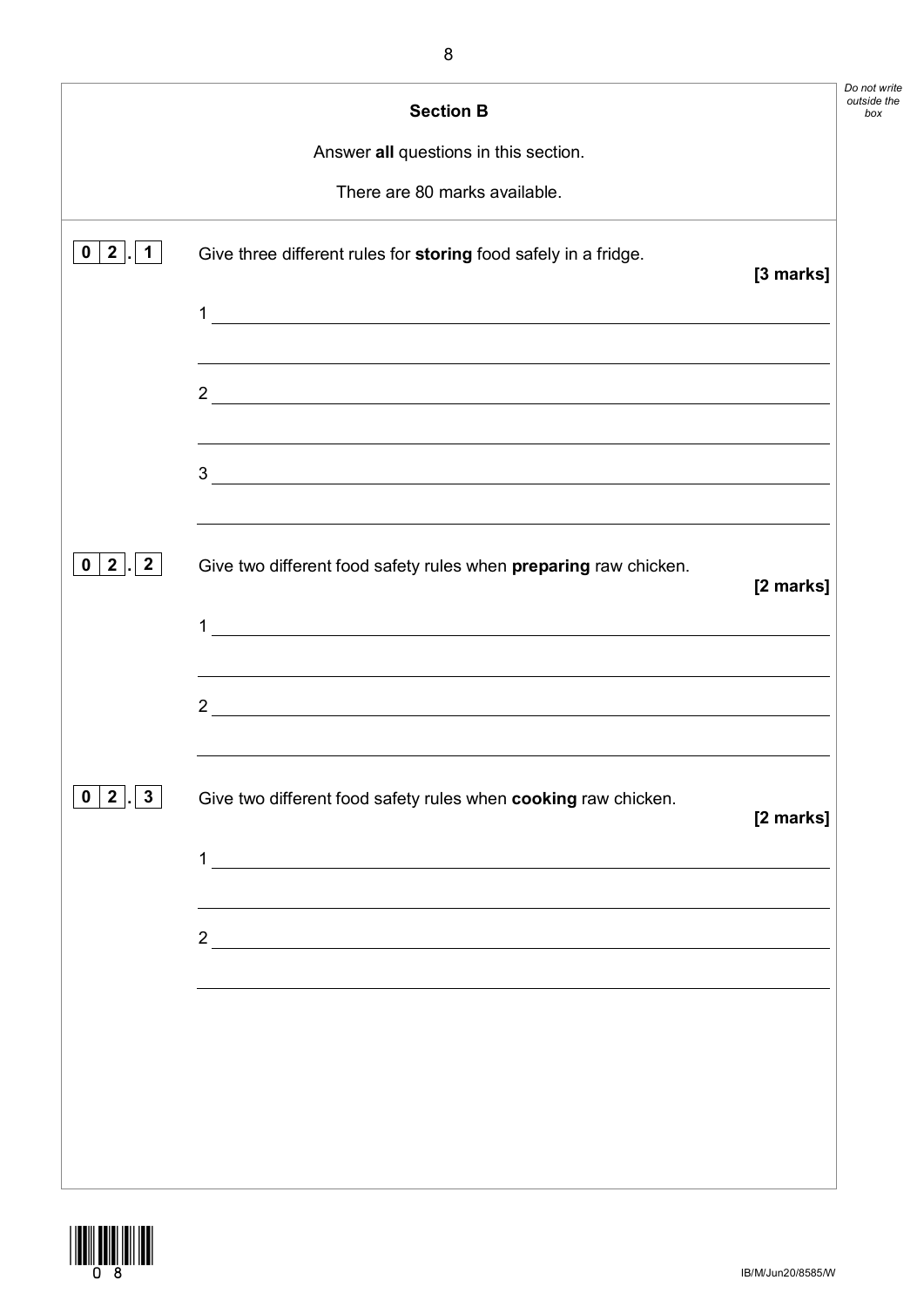|                                                 |                                       | Do not write<br>outside the     |  |
|-------------------------------------------------|---------------------------------------|---------------------------------|--|
| $\overline{\mathbf{4}}$<br>$2$ .<br>$\mathbf 0$ | Define the term cross-contamination.  | box<br>[2 marks]                |  |
|                                                 |                                       |                                 |  |
|                                                 |                                       |                                 |  |
|                                                 |                                       |                                 |  |
|                                                 | Question 2 continues on the next page |                                 |  |
|                                                 |                                       |                                 |  |
|                                                 |                                       |                                 |  |
|                                                 |                                       |                                 |  |
|                                                 |                                       |                                 |  |
|                                                 |                                       |                                 |  |
|                                                 |                                       |                                 |  |
|                                                 |                                       |                                 |  |
|                                                 |                                       |                                 |  |
|                                                 |                                       |                                 |  |
|                                                 |                                       |                                 |  |
|                                                 |                                       |                                 |  |
|                                                 |                                       | Turn over $\blacktriangleright$ |  |
|                                                 |                                       |                                 |  |

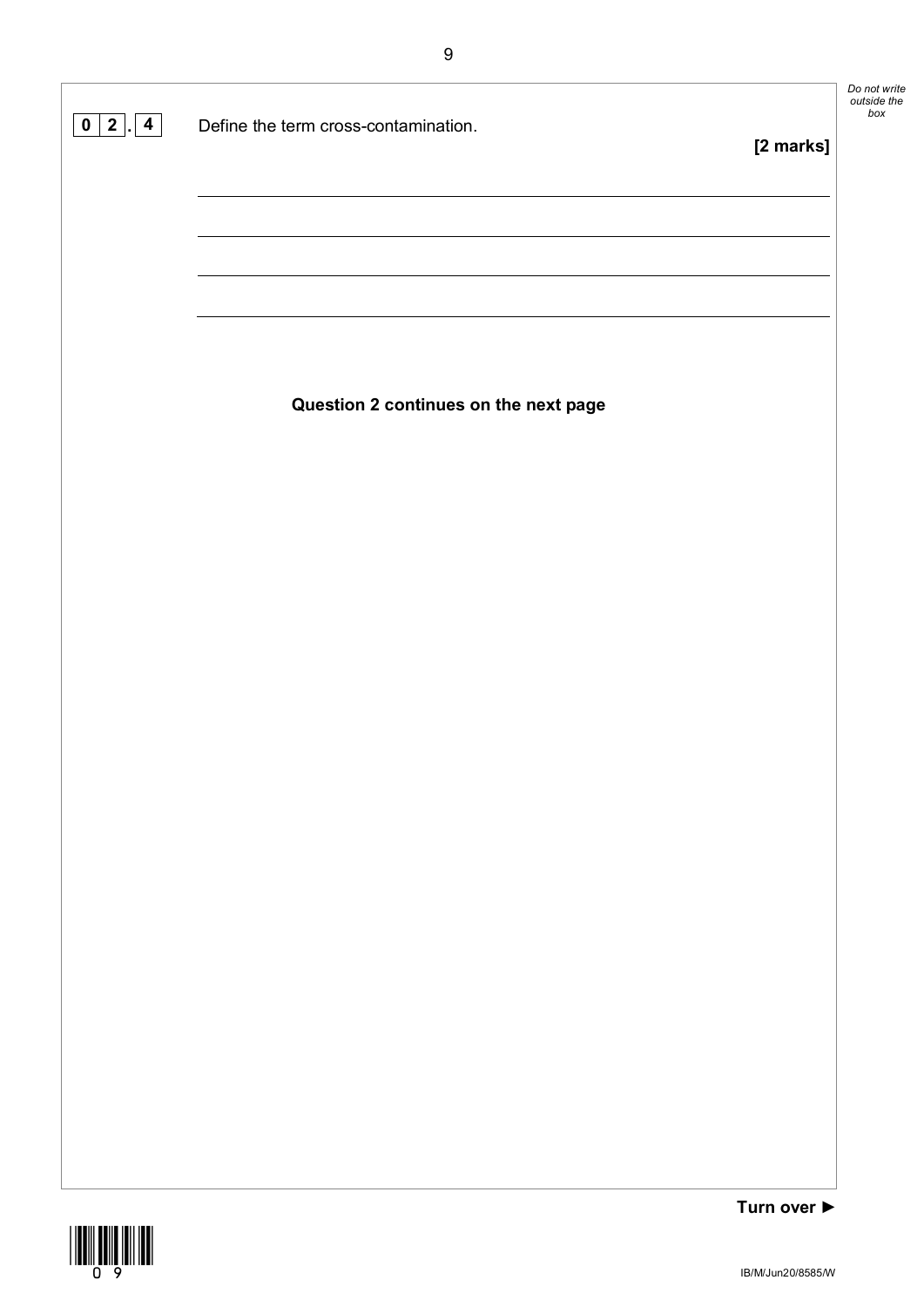| 5 <sup>1</sup>        |                                                                                                                      | Do not write<br>outside the<br>box |
|-----------------------|----------------------------------------------------------------------------------------------------------------------|------------------------------------|
| $2$  .<br>$\mathbf 0$ | When making vegetable soup                                                                                           |                                    |
|                       | • give two different examples of how cross-contamination could take place<br>• describe how this could be prevented. |                                    |
|                       | [4 marks]                                                                                                            |                                    |
|                       | Complete the table below.                                                                                            |                                    |
| <b>Example</b>        | <b>Prevention</b>                                                                                                    |                                    |
| 1.                    |                                                                                                                      |                                    |
|                       |                                                                                                                      |                                    |
|                       |                                                                                                                      |                                    |
|                       |                                                                                                                      |                                    |
|                       |                                                                                                                      |                                    |
|                       |                                                                                                                      |                                    |
|                       |                                                                                                                      |                                    |
|                       |                                                                                                                      |                                    |
|                       |                                                                                                                      |                                    |
|                       |                                                                                                                      |                                    |
| 2.                    |                                                                                                                      |                                    |
|                       |                                                                                                                      |                                    |
|                       |                                                                                                                      |                                    |
|                       |                                                                                                                      |                                    |
|                       |                                                                                                                      |                                    |
|                       |                                                                                                                      |                                    |
|                       |                                                                                                                      |                                    |
|                       |                                                                                                                      |                                    |
|                       |                                                                                                                      |                                    |
|                       |                                                                                                                      |                                    |
|                       |                                                                                                                      | 13                                 |
|                       |                                                                                                                      |                                    |
|                       |                                                                                                                      |                                    |



10

IB/M/Jun20/8585/W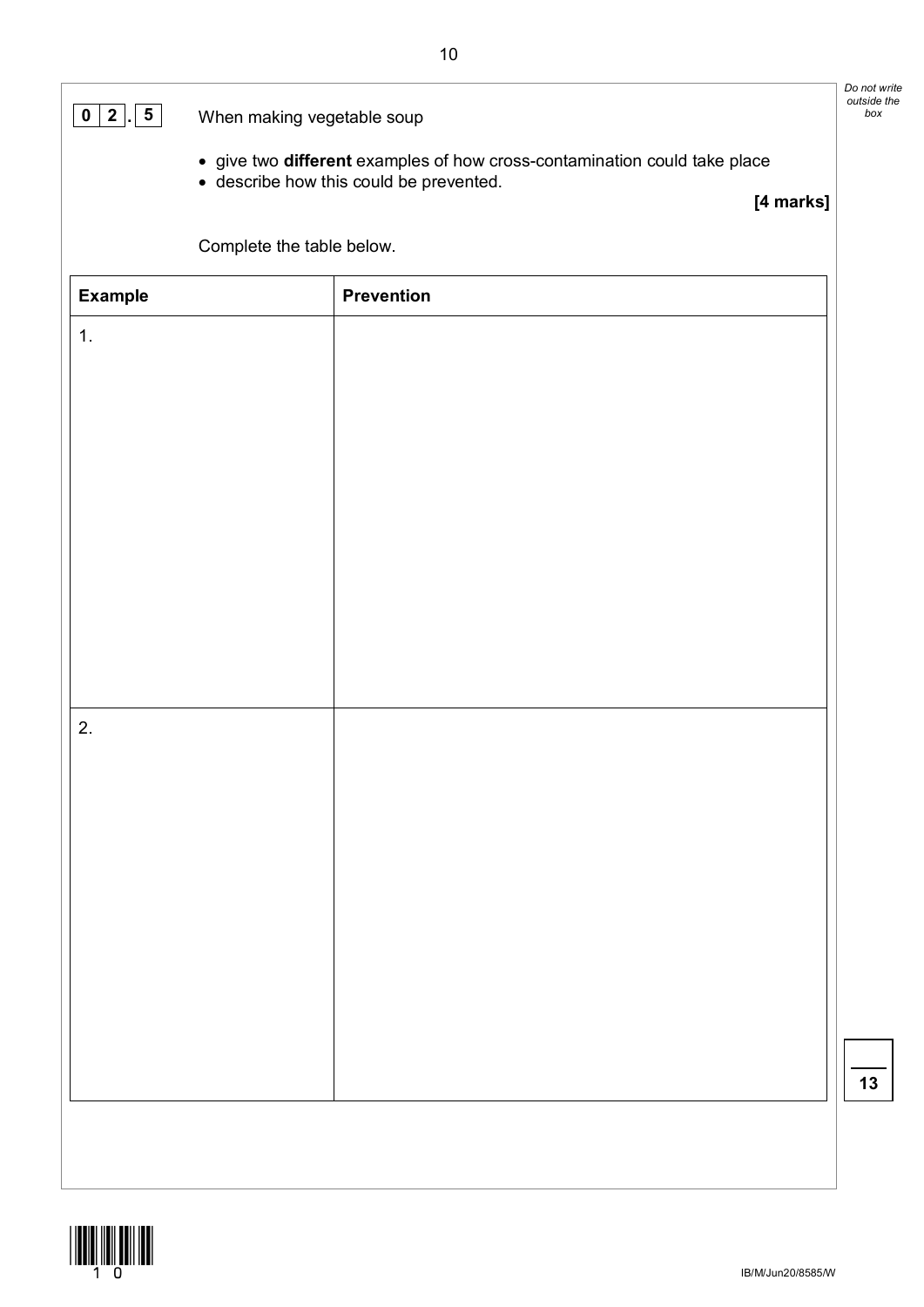|                                            |                                                                              | Do not write<br>outside the |
|--------------------------------------------|------------------------------------------------------------------------------|-----------------------------|
| $\mathbf{3}$<br>$\mathbf 1$<br>$\mathbf 0$ | Explain with examples, the differences between high and low biological value | box                         |
|                                            | proteins.<br>[6 marks]                                                       |                             |
|                                            |                                                                              |                             |
|                                            |                                                                              |                             |
|                                            |                                                                              |                             |
|                                            |                                                                              |                             |
|                                            |                                                                              |                             |
|                                            |                                                                              |                             |
|                                            |                                                                              |                             |
|                                            |                                                                              |                             |
|                                            |                                                                              |                             |
|                                            |                                                                              |                             |
|                                            |                                                                              |                             |
|                                            |                                                                              |                             |
|                                            |                                                                              |                             |
|                                            |                                                                              |                             |
|                                            |                                                                              |                             |
|                                            |                                                                              |                             |
|                                            |                                                                              |                             |
|                                            |                                                                              |                             |
|                                            |                                                                              |                             |
|                                            |                                                                              |                             |
|                                            |                                                                              |                             |
|                                            |                                                                              |                             |
|                                            |                                                                              |                             |
|                                            |                                                                              |                             |
|                                            |                                                                              |                             |
|                                            |                                                                              |                             |
|                                            |                                                                              |                             |
|                                            | Question 3 continues on the next page                                        |                             |
|                                            |                                                                              |                             |
|                                            |                                                                              |                             |
|                                            |                                                                              |                             |
|                                            |                                                                              |                             |
|                                            |                                                                              |                             |
|                                            |                                                                              |                             |
|                                            | Turn over ▶                                                                  |                             |

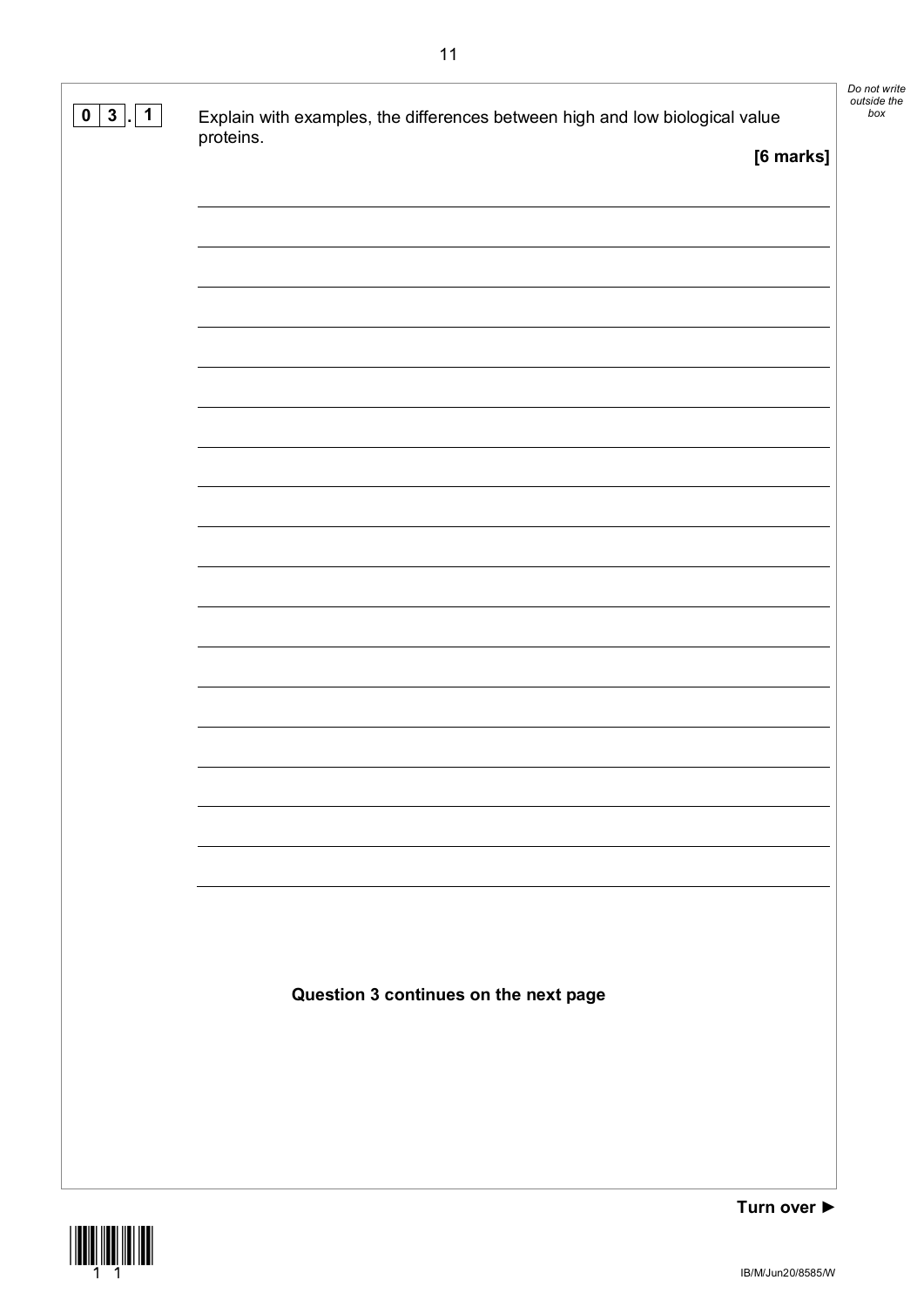| $\vert 2 \vert$<br>$3\overline{)}$<br>$\mathbf 0$ | Explain how the following cooking methods prevent the loss of vitamins in                                                                                                                                                            | Do not write<br>outside the<br>box |
|---------------------------------------------------|--------------------------------------------------------------------------------------------------------------------------------------------------------------------------------------------------------------------------------------|------------------------------------|
|                                                   | vegetables.<br>[4 marks]                                                                                                                                                                                                             |                                    |
|                                                   | Steaming <b>contract of the contract of the contract of the contract of the contract of the contract of the contract of the contract of the contract of the contract of the contract of the contract of the contract of the cont</b> |                                    |
|                                                   |                                                                                                                                                                                                                                      |                                    |
|                                                   |                                                                                                                                                                                                                                      |                                    |
|                                                   |                                                                                                                                                                                                                                      |                                    |
|                                                   |                                                                                                                                                                                                                                      |                                    |
|                                                   |                                                                                                                                                                                                                                      |                                    |
|                                                   |                                                                                                                                                                                                                                      |                                    |
|                                                   |                                                                                                                                                                                                                                      |                                    |
|                                                   |                                                                                                                                                                                                                                      |                                    |
|                                                   |                                                                                                                                                                                                                                      |                                    |
|                                                   |                                                                                                                                                                                                                                      |                                    |
|                                                   |                                                                                                                                                                                                                                      |                                    |
|                                                   |                                                                                                                                                                                                                                      |                                    |
|                                                   |                                                                                                                                                                                                                                      |                                    |
|                                                   |                                                                                                                                                                                                                                      |                                    |
|                                                   |                                                                                                                                                                                                                                      |                                    |
|                                                   |                                                                                                                                                                                                                                      |                                    |
|                                                   |                                                                                                                                                                                                                                      |                                    |
|                                                   |                                                                                                                                                                                                                                      |                                    |
|                                                   |                                                                                                                                                                                                                                      |                                    |
|                                                   |                                                                                                                                                                                                                                      |                                    |
|                                                   |                                                                                                                                                                                                                                      |                                    |
|                                                   |                                                                                                                                                                                                                                      |                                    |
|                                                   |                                                                                                                                                                                                                                      |                                    |
|                                                   |                                                                                                                                                                                                                                      |                                    |
|                                                   |                                                                                                                                                                                                                                      |                                    |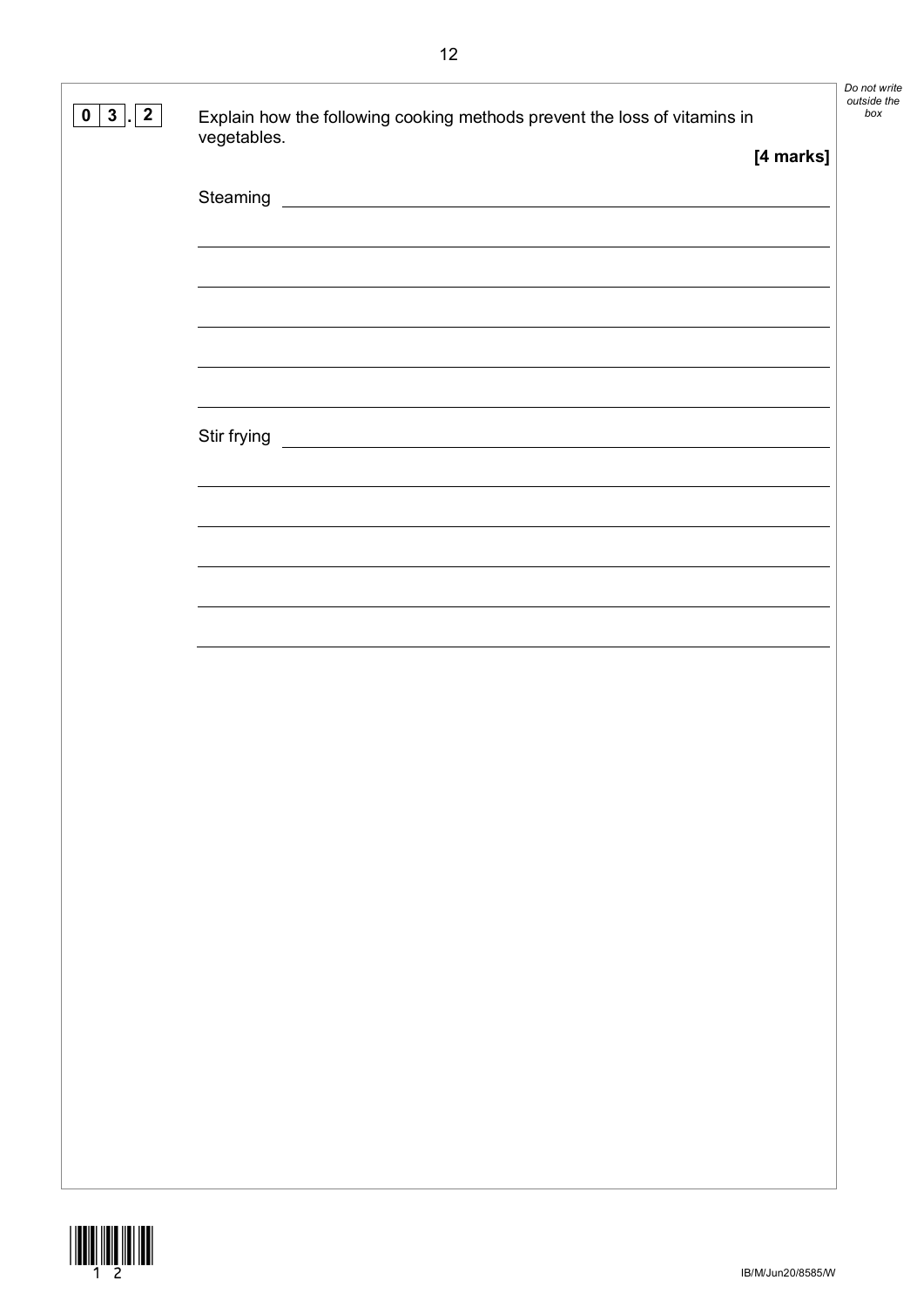|--|--|--|

*box* **0 3 . 3** Cheese is made from milk. Complete the table to explain what happens at the following stages of cheesemaking.

**[6 marks]**

*Do not write outside the* 

An example has been completed for you.

| <b>Production stage</b>                       | <b>Explain the process</b>                                                                                                                            |
|-----------------------------------------------|-------------------------------------------------------------------------------------------------------------------------------------------------------|
| Milk is pasteurised                           |                                                                                                                                                       |
| <b>Starter culture is added</b>               | The starter culture or lemon juice is added to make the<br>mixture acidic.<br>The bacteria in the starter culture change the milk sugar into<br>acid. |
| Formation of curds and<br>whey                |                                                                                                                                                       |
| <b>Ripening and maturing of</b><br>the cheese |                                                                                                                                                       |

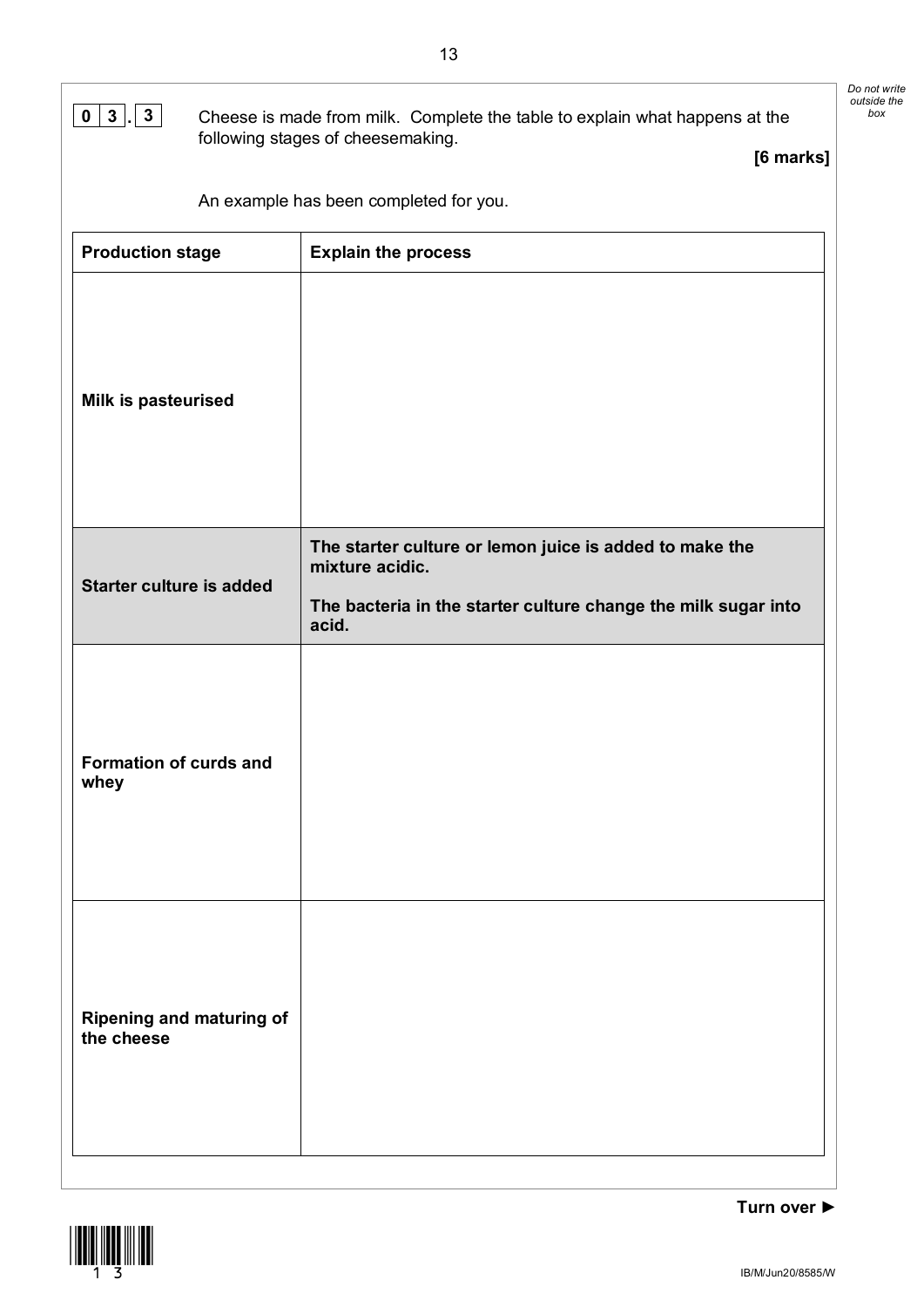**b 3 . 4** Eating an unbalanced diet can cause health problems.

Use the information below to answer the following question about a main meal for an adult.

#### **[9 marks]**

#### **Lasagne and garlic bread**

#### **Ingredients**

#### **Lasagne**

Minced beef, whole milk, chopped tomatoes, cheese, onion, egg lasagne sheets, double cream, bacon, tomato purée, flour, butter, vegetable oil, stock cube, garlic, salt, mixed herbs, mustard, pepper.

#### **Garlic bread**

White bread, butter, garlic, salt.

#### **Nutrition label**



With reference to the ingredients and nutrition label

- assess the suitability of this meal for an adult
- evaluate how regularly eating meals with similar nutritional values can **negatively** affect the health of adults.

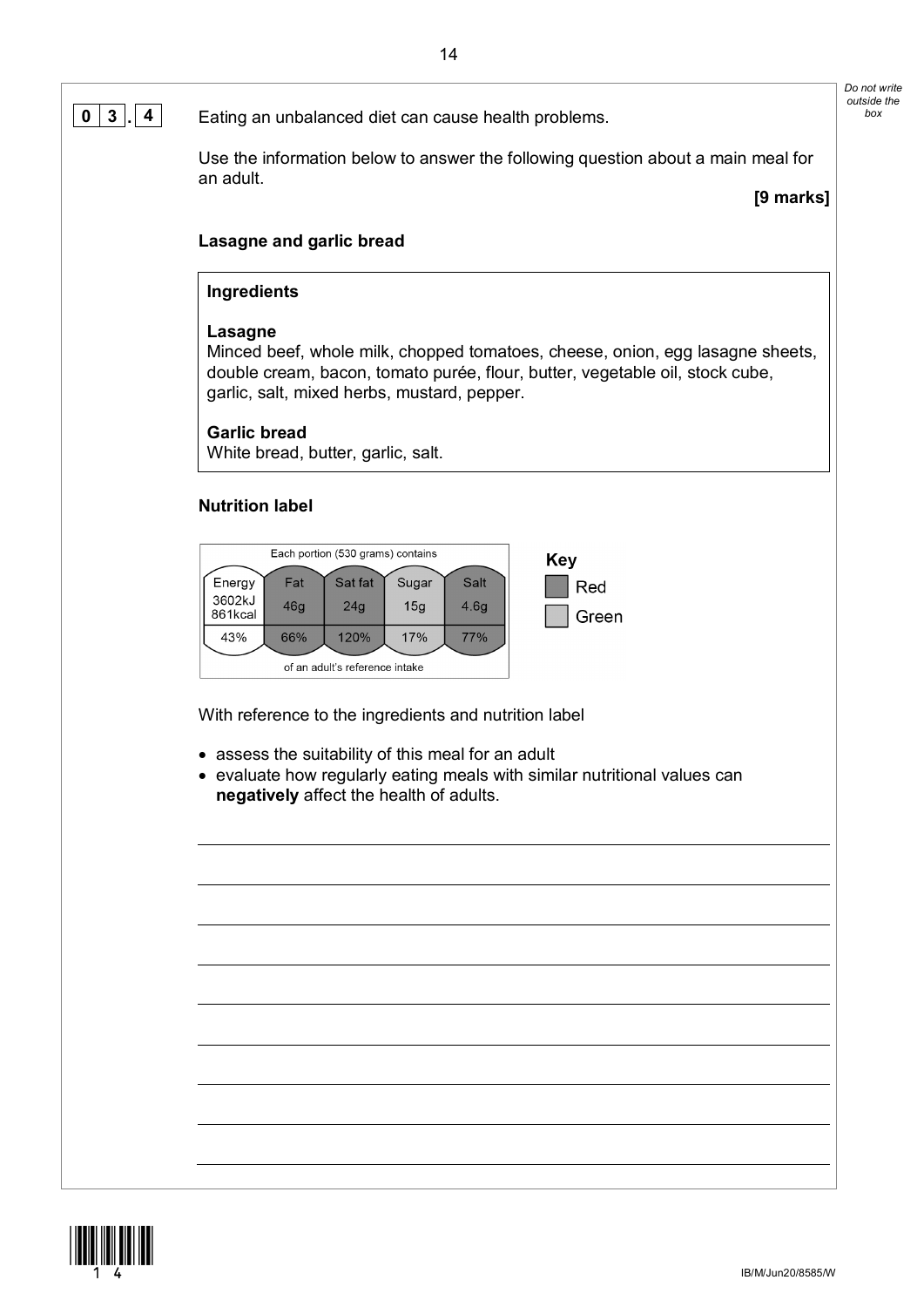

 $\begin{CD} \begin{CD} \mathbf{1} & \mathbf{1} & \mathbf{1} & \mathbf{1} & \mathbf{1} & \mathbf{1} & \mathbf{1} & \mathbf{1} & \mathbf{1} & \mathbf{1} & \mathbf{1} & \mathbf{1} & \mathbf{1} & \mathbf{1} & \mathbf{1} & \mathbf{1} & \mathbf{1} & \mathbf{1} & \mathbf{1} & \mathbf{1} & \mathbf{1} & \mathbf{1} & \mathbf{1} & \mathbf{1} & \mathbf{1} & \mathbf{1} & \mathbf{1} & \mathbf{1} & \mathbf{1} & \mathbf{1} &$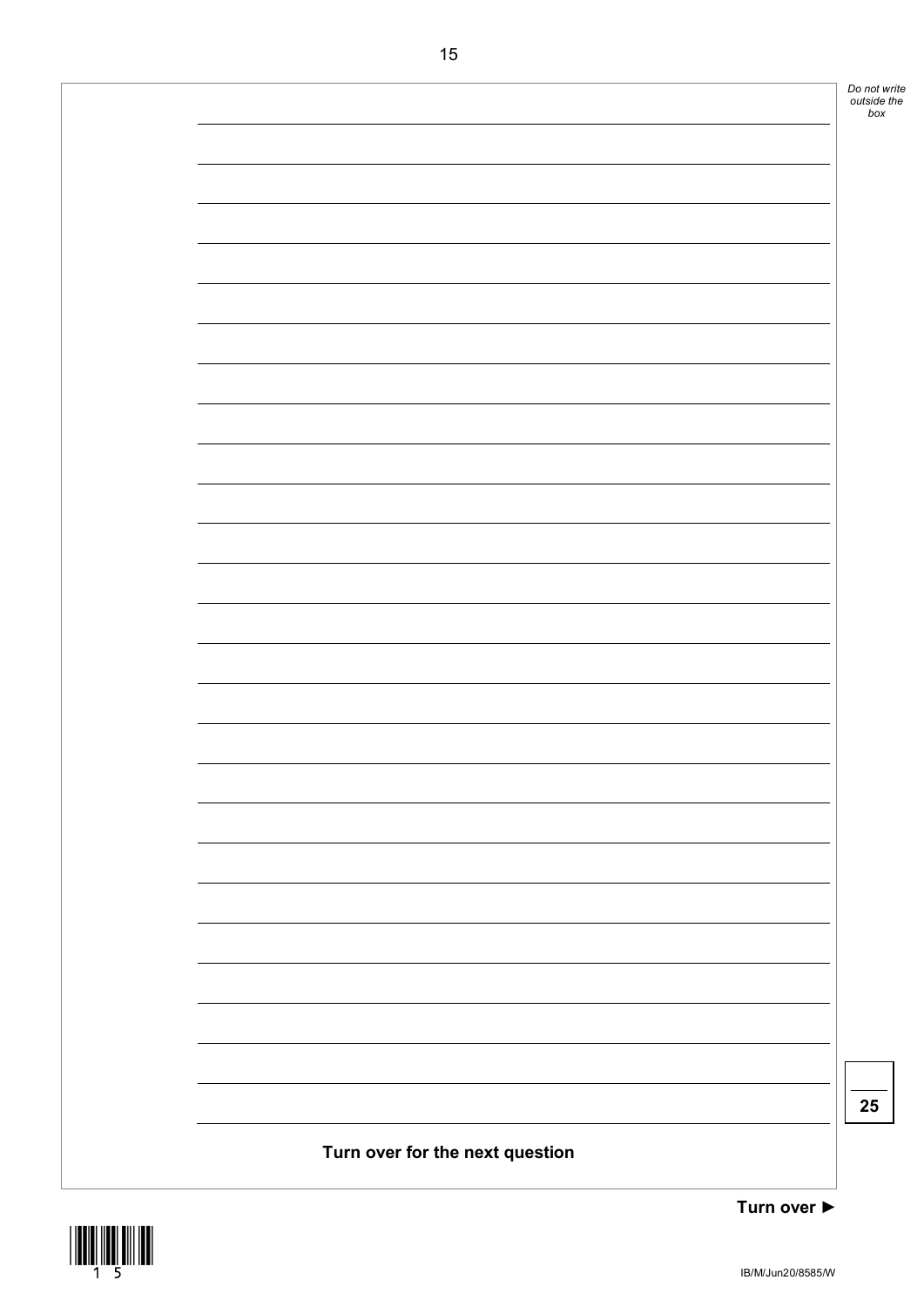| $\overline{\mathbf{4}}$<br>$\mathbf 1$<br>$\mathbf 0$ |                                                                                                                            | Do not write<br>outside the<br>box |
|-------------------------------------------------------|----------------------------------------------------------------------------------------------------------------------------|------------------------------------|
|                                                       | Give three functions of starchy carbohydrates in the diet.<br>[3 marks]                                                    |                                    |
|                                                       | 1<br><u> 1989 - Johann Stoff, deutscher Stoffen und der Stoffen und der Stoffen und der Stoffen und der Stoffen und de</u> |                                    |
|                                                       |                                                                                                                            |                                    |
|                                                       |                                                                                                                            |                                    |
|                                                       |                                                                                                                            |                                    |
|                                                       | 3<br><u> 1989 - Andrea Stadt Britain, amerikansk politik (d. 1989)</u>                                                     |                                    |
| $4$ . 2<br>$\mathbf{0}$                               |                                                                                                                            |                                    |
|                                                       | Discuss the healthy eating guidelines and their importance when planning meals for<br>young children.<br>[6 marks]         |                                    |
|                                                       |                                                                                                                            |                                    |
|                                                       | <u> 1989 - Johann Stoff, deutscher Stoffen und der Stoffen und der Stoffen und der Stoffen und der Stoffen und der</u>     |                                    |
|                                                       |                                                                                                                            |                                    |
|                                                       |                                                                                                                            |                                    |
|                                                       |                                                                                                                            |                                    |
|                                                       |                                                                                                                            |                                    |
|                                                       |                                                                                                                            |                                    |
|                                                       |                                                                                                                            |                                    |
|                                                       |                                                                                                                            |                                    |
|                                                       |                                                                                                                            |                                    |
|                                                       |                                                                                                                            |                                    |
|                                                       |                                                                                                                            |                                    |
|                                                       |                                                                                                                            |                                    |
|                                                       |                                                                                                                            |                                    |
|                                                       |                                                                                                                            |                                    |
|                                                       |                                                                                                                            |                                    |
|                                                       |                                                                                                                            |                                    |

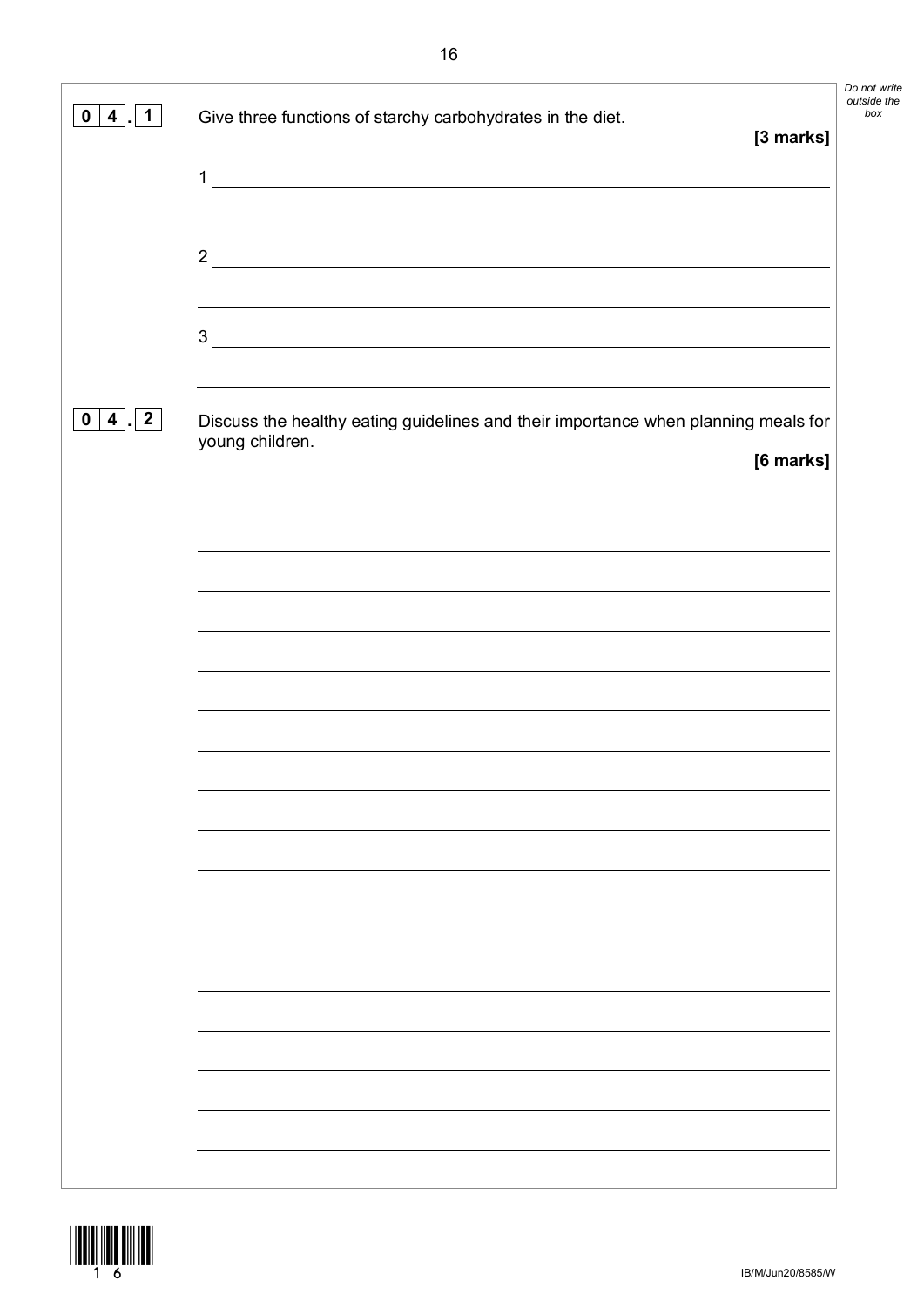

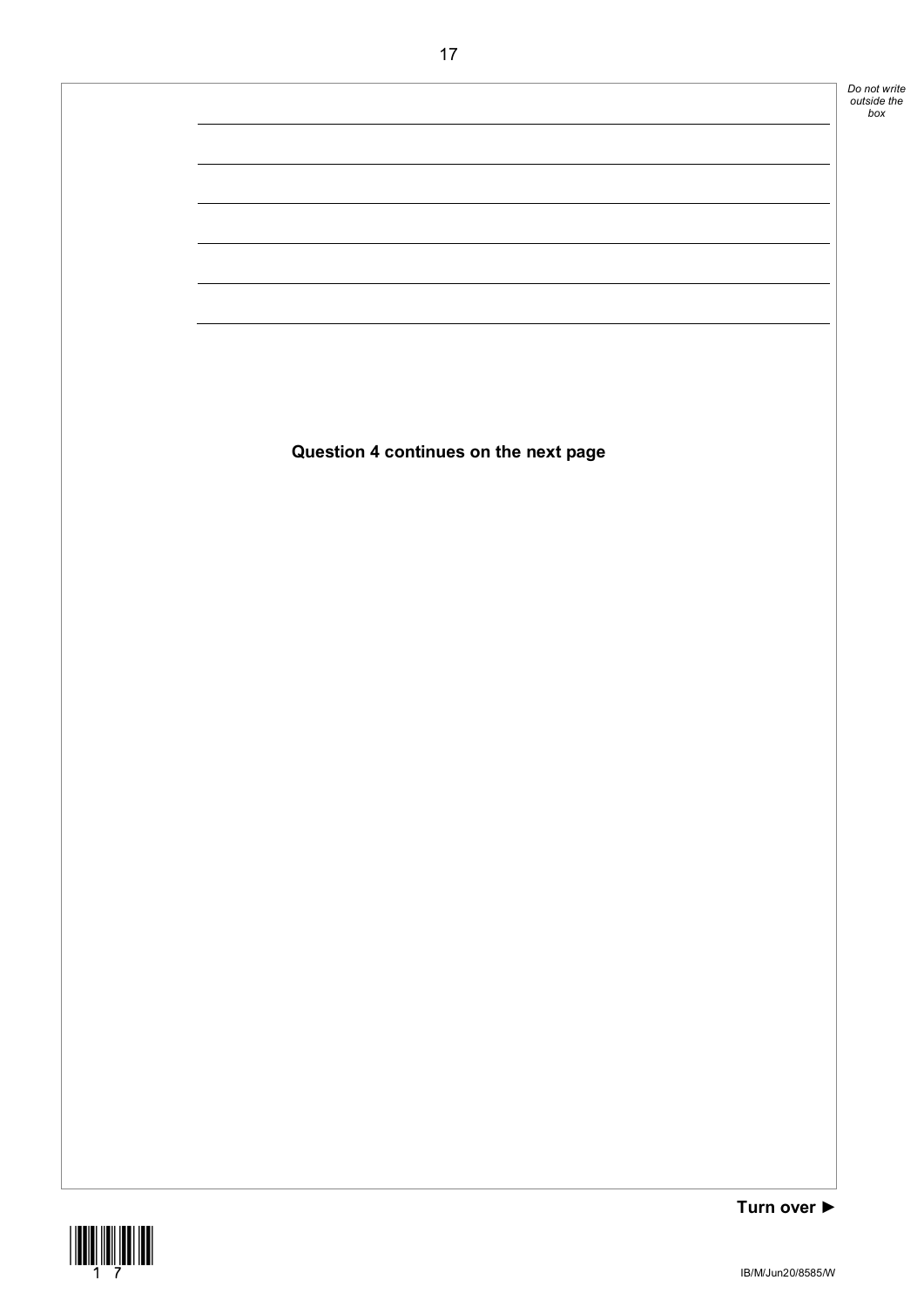**0**  $\mid$  **4**  $\mid$  **. 3**  $\mid$  You have made a custard tart using the recipe below. The tart has many faults:

- The pastry had an undercooked taste
- There was shrinkage in the pastry
- The pastry was tough
- The filling was lumpy and did not set.

#### **Recipe**

**Pastry** 200 g strong plain flour 100  $\alpha$  fat 50 ml water

#### **Custard filling**

700 ml milk 1 egg yolk 90 g caster sugar

#### **Method – Pastry**

1. Rub the fat into the flour.

- 2. Add the water; stir to form a dough; knead for 2 minutes.
- 3. Roll out the pastry.
- 4. Line the dish with the pastry.

#### **Method – Filling**

- 5. Boil the milk.
- 6. Beat the egg yolk and sugar together until pale and creamy.
- 7. Pour the boiling milk onto the egg yolk mixture.
- 8. Fill the tart to the top of the pastry with the egg mixture.
- 9. Bake at 140°C/Gas mark 1 for 25 minutes.

Analyse the ingredients and method.

- Why did these faults happen?
- Explain how you could prevent the faults, resulting in a better custard tart.

**[11 marks]**

The pastry had an undercooked taste



*Do not write outside the*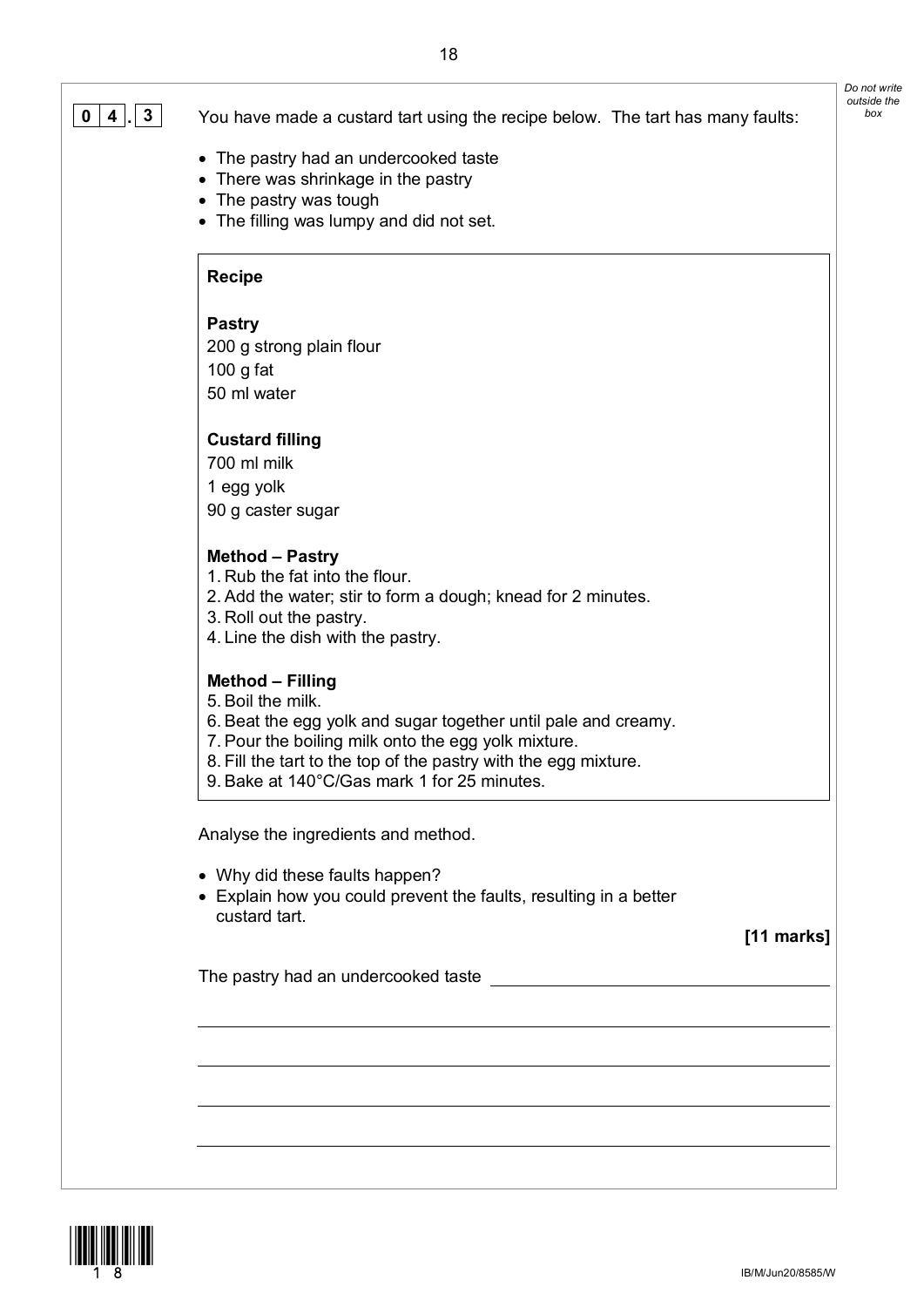| There was shrinkage in the pastry |  |
|-----------------------------------|--|
|                                   |  |
|                                   |  |
|                                   |  |
|                                   |  |
|                                   |  |
|                                   |  |
|                                   |  |
|                                   |  |
|                                   |  |
|                                   |  |
|                                   |  |
|                                   |  |
|                                   |  |
|                                   |  |
|                                   |  |
|                                   |  |
|                                   |  |
|                                   |  |
|                                   |  |
|                                   |  |
|                                   |  |
|                                   |  |
|                                   |  |

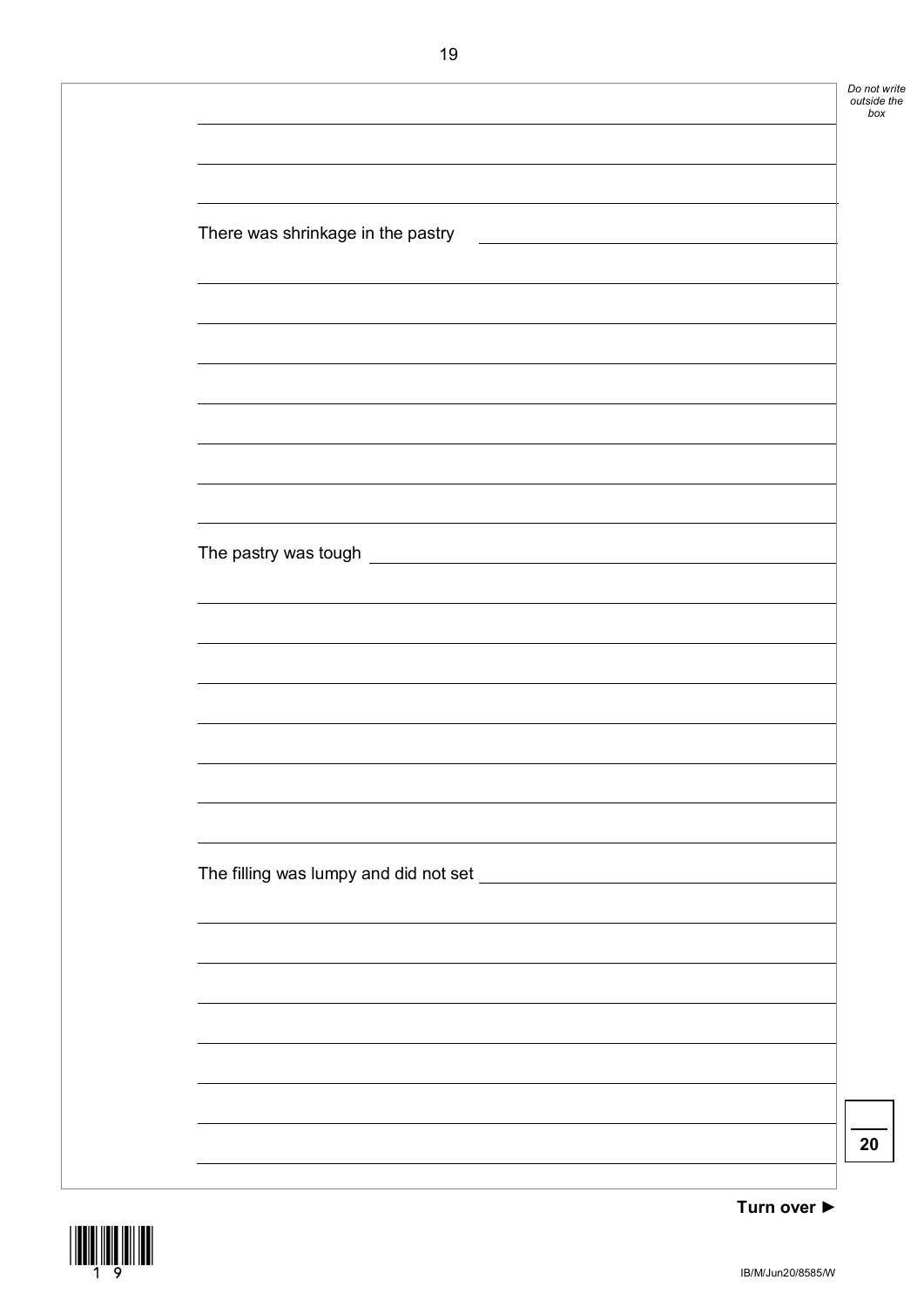|                                   |                                                                                                                                                                                                              | Do not write<br>outside the<br>box |
|-----------------------------------|--------------------------------------------------------------------------------------------------------------------------------------------------------------------------------------------------------------|------------------------------------|
| $5\overline{)}$<br>0              | Heat is transferred to food in different ways.<br>Complete the table below.<br>• Explain how heat is transferred to food.<br>• Give an example of a cooking method. Do not repeat your answers.<br>[6 marks] |                                    |
|                                   | You may add labelled diagrams to support your answer.                                                                                                                                                        |                                    |
| <b>Method of heat</b><br>transfer | Example of a<br>Explain how heat is transferred to food<br>cooking method                                                                                                                                    |                                    |
| <b>Conduction</b>                 |                                                                                                                                                                                                              |                                    |
| <b>Convection</b>                 |                                                                                                                                                                                                              |                                    |
| <b>Radiation</b>                  |                                                                                                                                                                                                              |                                    |
|                                   |                                                                                                                                                                                                              | 6                                  |

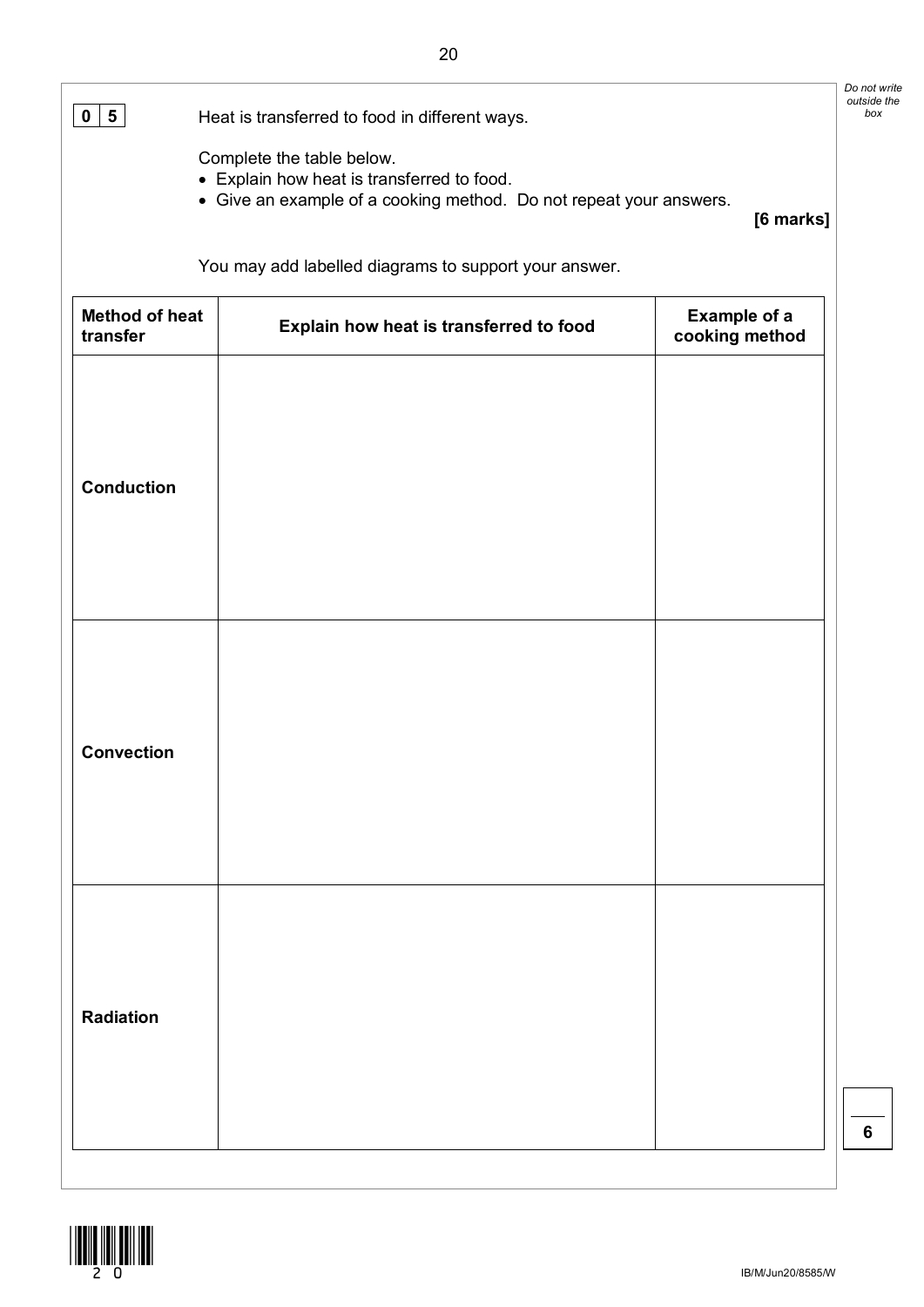| $\mathbf 1$<br>$6\overline{6}$<br>$\mathbf 0$ | Explain the advantages of buying locally produced and seasonal ingredients.<br>[6 marks] | Do not write<br>outside the<br>box |
|-----------------------------------------------|------------------------------------------------------------------------------------------|------------------------------------|
|                                               |                                                                                          |                                    |
|                                               |                                                                                          |                                    |
|                                               |                                                                                          |                                    |
|                                               |                                                                                          |                                    |
|                                               |                                                                                          |                                    |
|                                               |                                                                                          |                                    |
|                                               |                                                                                          |                                    |
|                                               |                                                                                          |                                    |
|                                               |                                                                                          |                                    |
|                                               |                                                                                          |                                    |
|                                               |                                                                                          |                                    |
|                                               |                                                                                          |                                    |

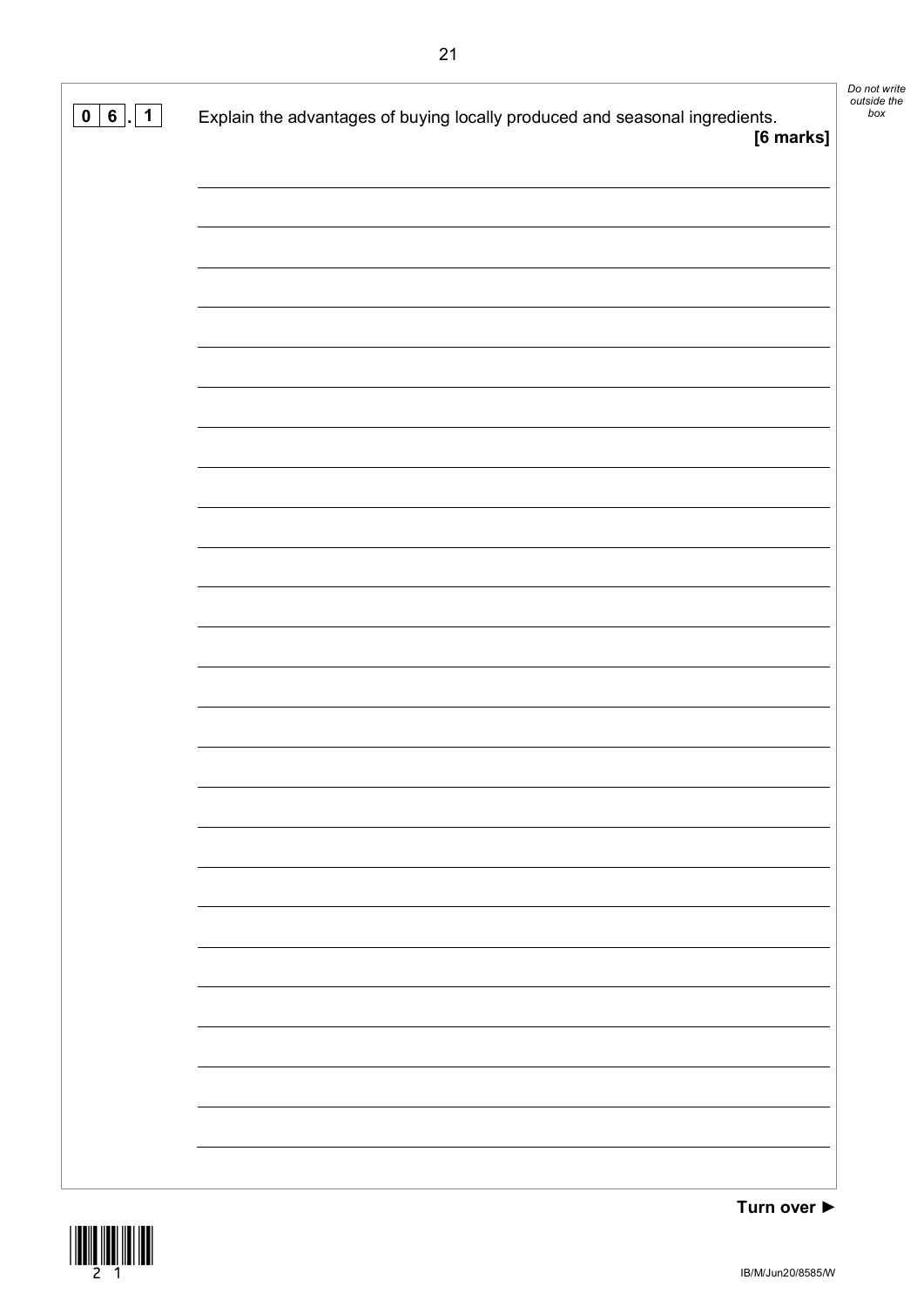|                         |                                                           |           | Do not write       |
|-------------------------|-----------------------------------------------------------|-----------|--------------------|
| $\overline{2}$<br>0   6 | Explain how food marketing can influence the food we buy. |           | outside the<br>box |
|                         |                                                           |           |                    |
|                         | You may support your answer with examples.                |           |                    |
|                         |                                                           | [6 marks] |                    |
|                         |                                                           |           |                    |
|                         |                                                           |           |                    |
|                         |                                                           |           |                    |
|                         |                                                           |           |                    |
|                         |                                                           |           |                    |
|                         |                                                           |           |                    |
|                         |                                                           |           |                    |
|                         |                                                           |           |                    |
|                         |                                                           |           |                    |
|                         |                                                           |           |                    |
|                         |                                                           |           |                    |
|                         |                                                           |           |                    |
|                         |                                                           |           |                    |
|                         |                                                           |           |                    |
|                         |                                                           |           |                    |
|                         |                                                           |           |                    |
|                         |                                                           |           |                    |
|                         |                                                           |           |                    |
|                         |                                                           |           |                    |
|                         |                                                           |           |                    |
|                         |                                                           |           |                    |
|                         |                                                           |           |                    |
|                         |                                                           |           |                    |
|                         |                                                           |           |                    |
|                         |                                                           |           |                    |
|                         |                                                           |           |                    |
|                         |                                                           |           |                    |
|                         |                                                           |           |                    |
|                         |                                                           |           |                    |
|                         |                                                           |           |                    |
|                         |                                                           |           |                    |
|                         |                                                           |           |                    |
|                         |                                                           |           |                    |
|                         |                                                           |           |                    |
|                         |                                                           |           |                    |
|                         |                                                           |           |                    |
|                         |                                                           |           |                    |
|                         |                                                           |           |                    |
|                         |                                                           |           |                    |
|                         |                                                           |           |                    |
|                         |                                                           |           |                    |

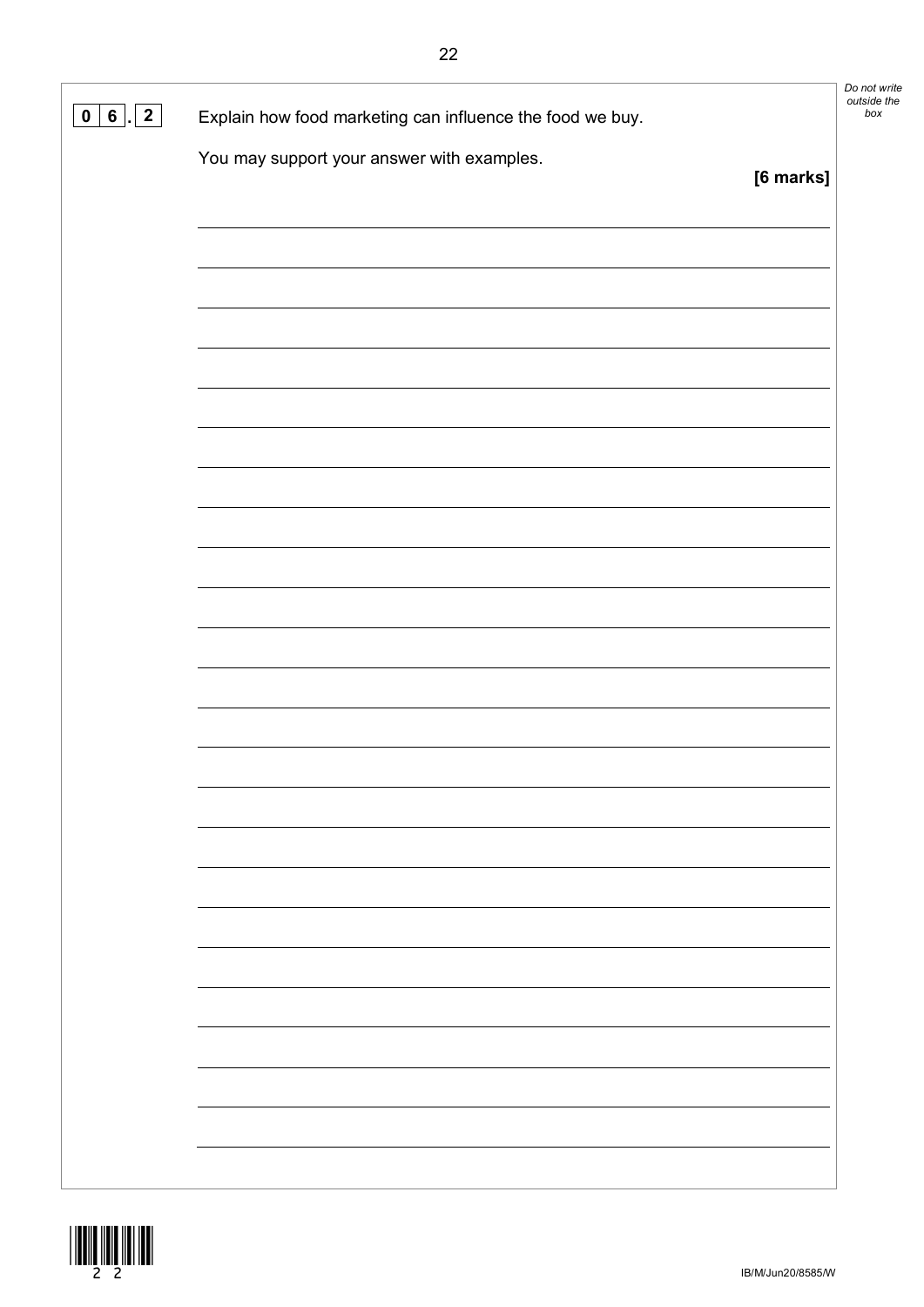| 3<br>$0 \mid 6 \mid$ . | Give two advantages and two disadvantages of buying fair trade ingredients and<br>foods.                               | Do not write<br>outside the<br>box |
|------------------------|------------------------------------------------------------------------------------------------------------------------|------------------------------------|
|                        | [4 marks]                                                                                                              |                                    |
|                        |                                                                                                                        |                                    |
|                        |                                                                                                                        |                                    |
|                        |                                                                                                                        |                                    |
|                        |                                                                                                                        |                                    |
|                        |                                                                                                                        |                                    |
|                        | ,我们也不会有什么。""我们的人,我们也不会有什么?""我们的人,我们也不会有什么?""我们的人,我们也不会有什么?""我们的人,我们也不会有什么?""我们的人                                       |                                    |
|                        |                                                                                                                        |                                    |
|                        |                                                                                                                        |                                    |
|                        |                                                                                                                        |                                    |
|                        |                                                                                                                        |                                    |
|                        | Disadvantage 2                                                                                                         |                                    |
|                        | <u> 1989 - Johann Stoff, deutscher Stoffen und der Stoffen und der Stoffen und der Stoffen und der Stoffen und der</u> |                                    |
|                        | <u> 1989 - Johann Stoff, deutscher Stoffen und der Stoffen und der Stoffen und der Stoffen und der Stoffen und der</u> | 16                                 |
|                        |                                                                                                                        |                                    |
|                        |                                                                                                                        |                                    |
|                        | <b>END OF QUESTIONS</b>                                                                                                |                                    |
|                        |                                                                                                                        |                                    |
|                        |                                                                                                                        |                                    |
|                        |                                                                                                                        |                                    |
|                        |                                                                                                                        |                                    |
|                        |                                                                                                                        |                                    |
|                        |                                                                                                                        |                                    |
|                        |                                                                                                                        |                                    |
|                        |                                                                                                                        |                                    |
|                        |                                                                                                                        |                                    |
|                        |                                                                                                                        |                                    |
|                        |                                                                                                                        |                                    |
|                        |                                                                                                                        |                                    |

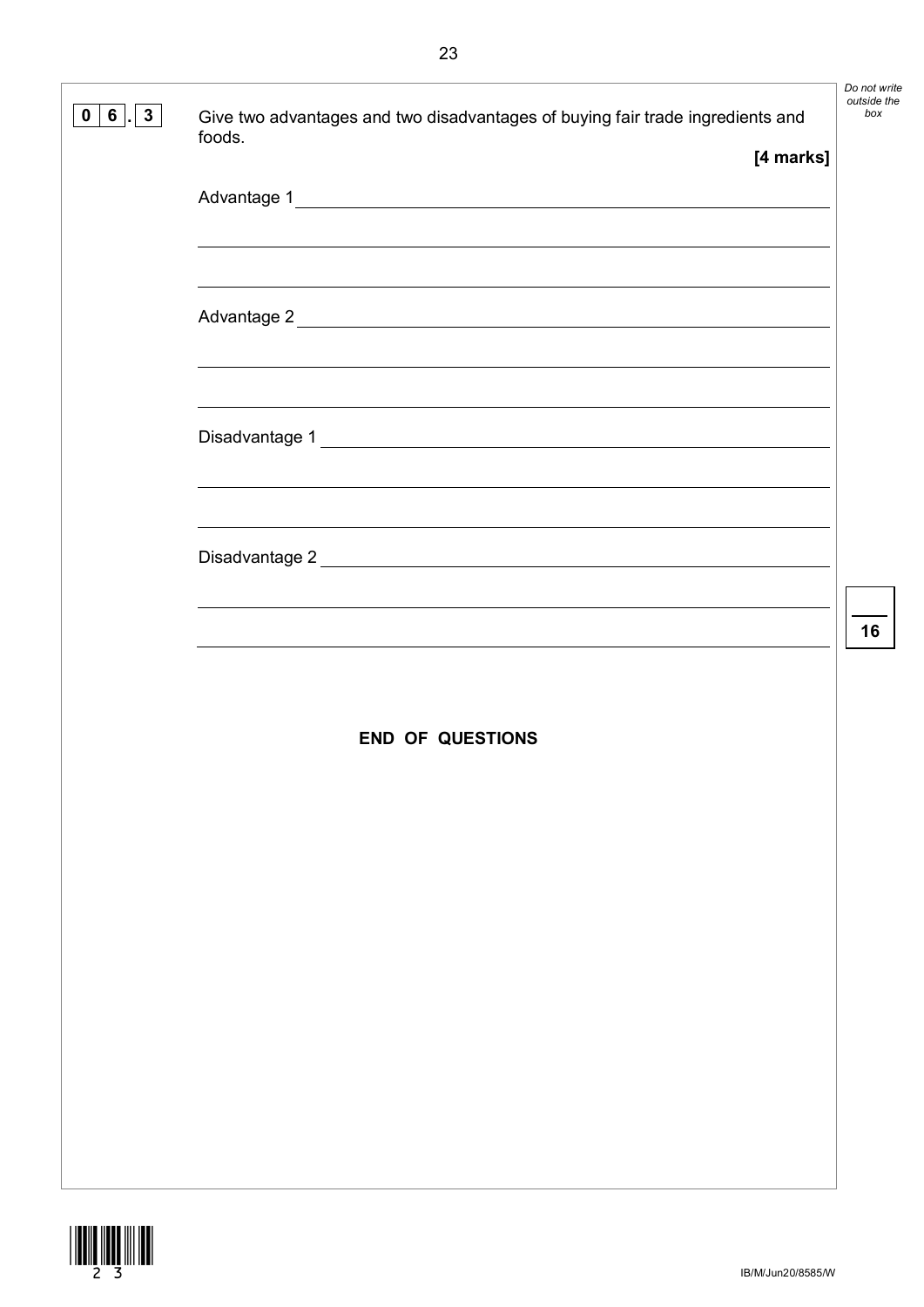

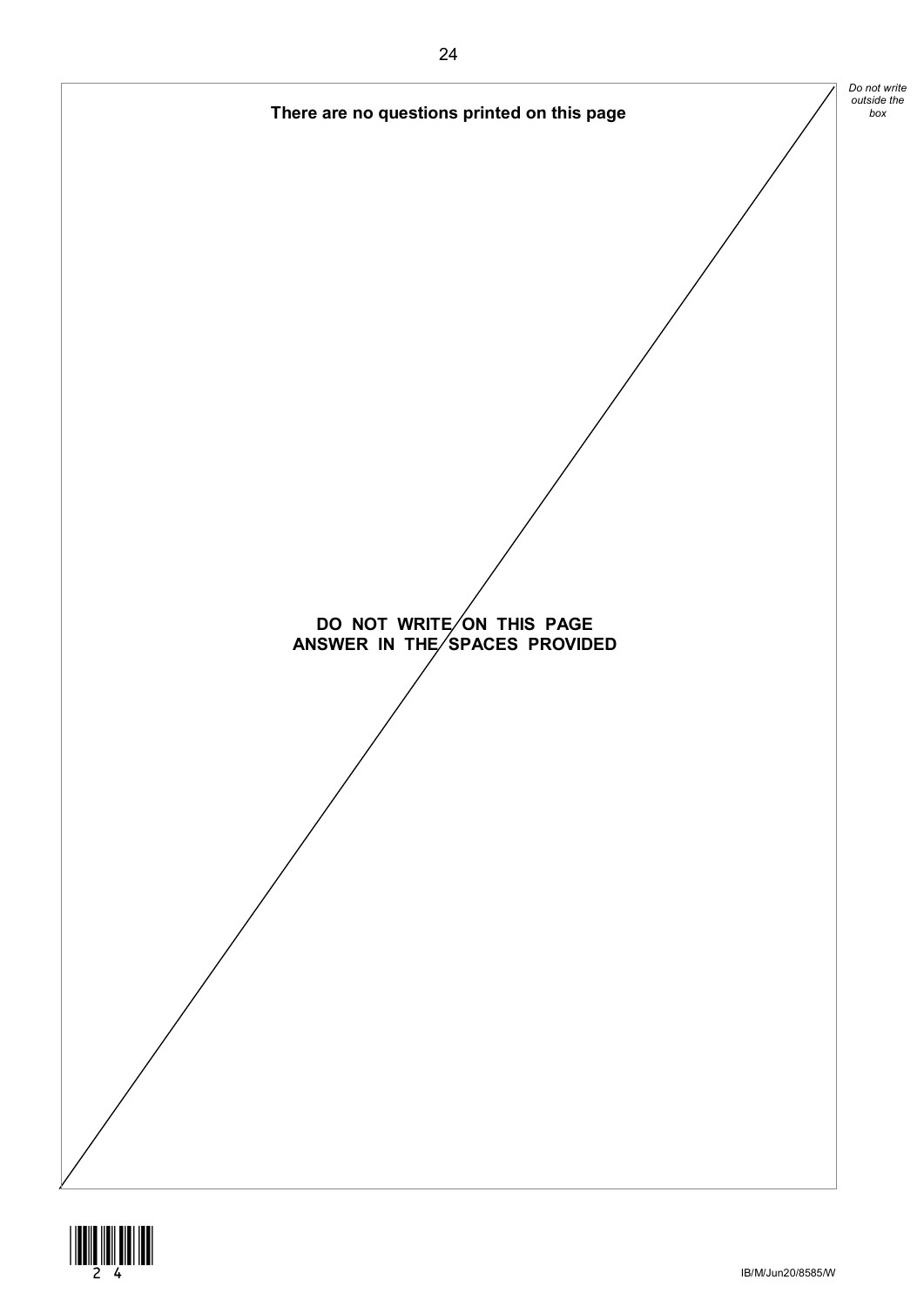| Question<br>number | Additional page, if required.<br>Write the question numbers in the left-hand margin. |  |
|--------------------|--------------------------------------------------------------------------------------|--|
|                    |                                                                                      |  |
|                    |                                                                                      |  |
|                    |                                                                                      |  |
|                    |                                                                                      |  |
|                    |                                                                                      |  |
|                    |                                                                                      |  |
|                    |                                                                                      |  |
|                    |                                                                                      |  |
|                    |                                                                                      |  |
|                    |                                                                                      |  |
|                    |                                                                                      |  |
|                    |                                                                                      |  |
|                    |                                                                                      |  |
|                    |                                                                                      |  |
|                    |                                                                                      |  |
|                    |                                                                                      |  |
|                    |                                                                                      |  |
|                    |                                                                                      |  |
|                    |                                                                                      |  |
|                    |                                                                                      |  |
|                    |                                                                                      |  |
|                    |                                                                                      |  |
|                    |                                                                                      |  |
|                    |                                                                                      |  |
|                    |                                                                                      |  |
|                    |                                                                                      |  |
|                    |                                                                                      |  |
|                    |                                                                                      |  |
|                    |                                                                                      |  |
|                    |                                                                                      |  |
|                    |                                                                                      |  |

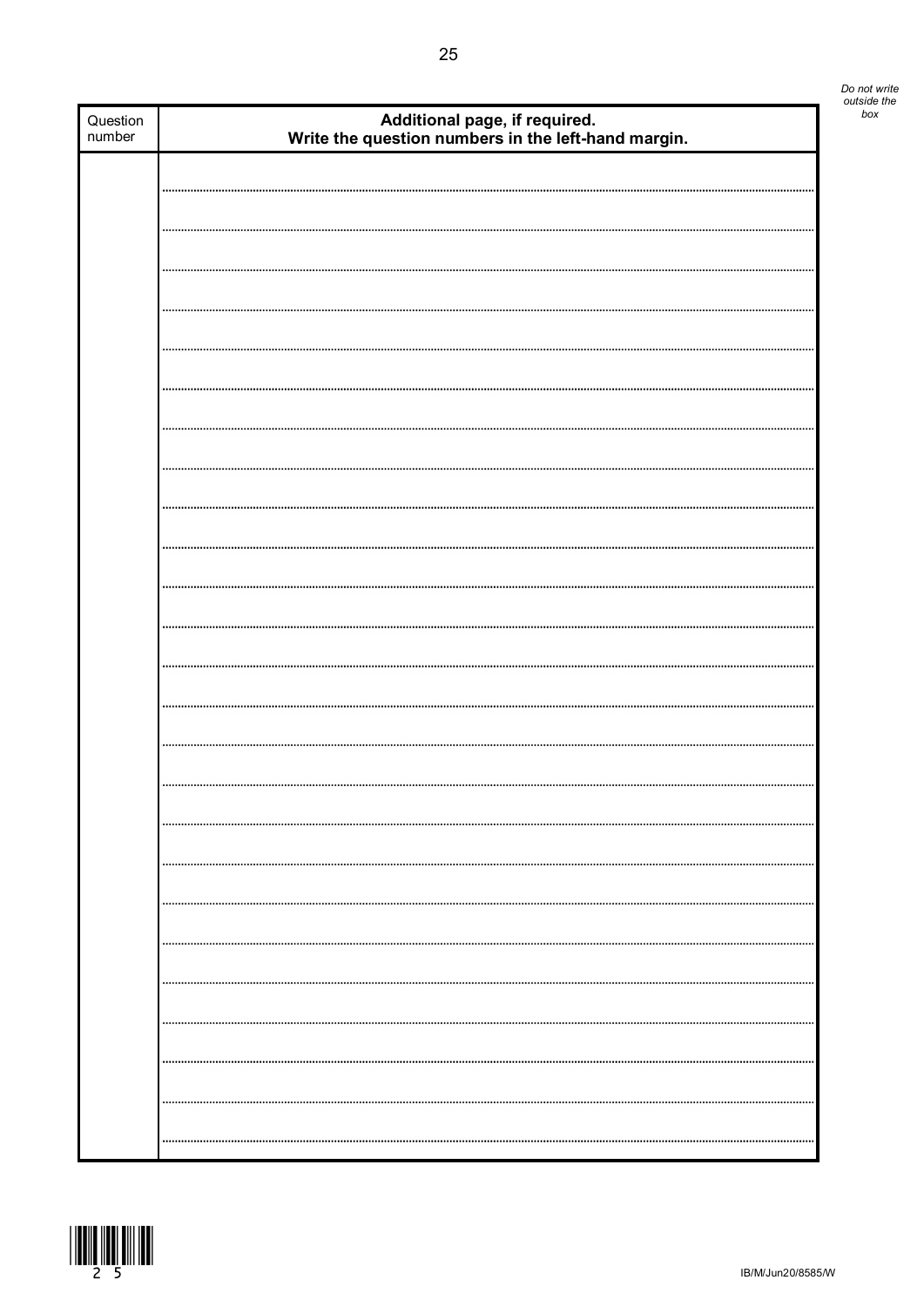| Question<br>number | Additional page, if required.<br>Write the question numbers in the left-hand margin. |  |
|--------------------|--------------------------------------------------------------------------------------|--|
|                    |                                                                                      |  |
|                    |                                                                                      |  |
|                    |                                                                                      |  |
|                    |                                                                                      |  |
|                    |                                                                                      |  |
|                    |                                                                                      |  |
|                    |                                                                                      |  |
|                    |                                                                                      |  |
|                    |                                                                                      |  |
|                    |                                                                                      |  |
|                    |                                                                                      |  |
|                    |                                                                                      |  |
|                    |                                                                                      |  |
|                    |                                                                                      |  |
|                    |                                                                                      |  |
|                    |                                                                                      |  |
|                    |                                                                                      |  |
|                    |                                                                                      |  |
|                    |                                                                                      |  |
|                    |                                                                                      |  |
|                    |                                                                                      |  |
|                    |                                                                                      |  |
|                    |                                                                                      |  |
|                    |                                                                                      |  |
|                    |                                                                                      |  |
|                    |                                                                                      |  |
|                    |                                                                                      |  |
|                    |                                                                                      |  |
|                    |                                                                                      |  |
|                    |                                                                                      |  |
|                    |                                                                                      |  |
|                    |                                                                                      |  |
|                    |                                                                                      |  |
|                    |                                                                                      |  |
|                    |                                                                                      |  |
|                    |                                                                                      |  |

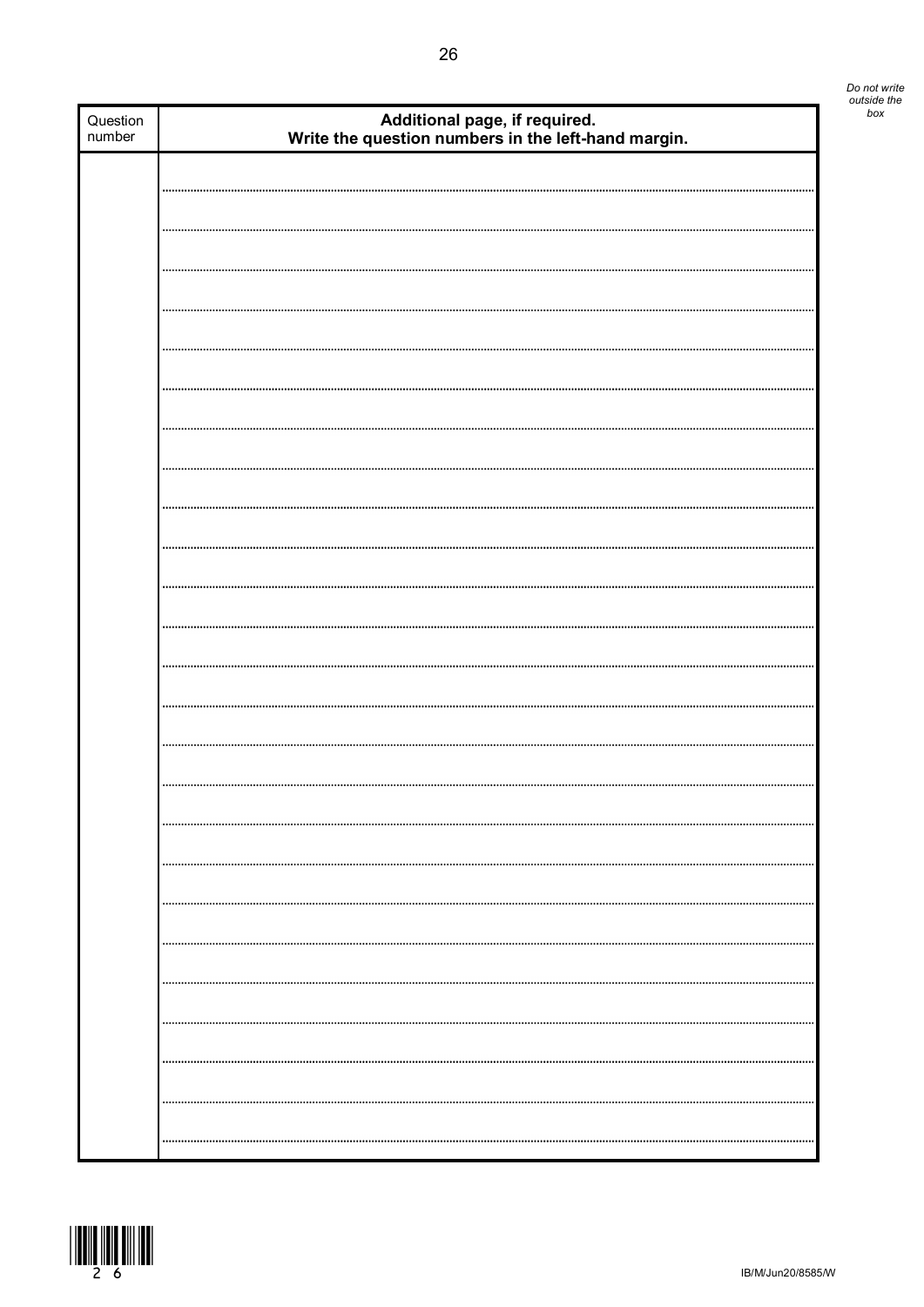| Question<br>number | Additional page, if required.<br>Write the question numbers in the left-hand margin. |  |
|--------------------|--------------------------------------------------------------------------------------|--|
|                    |                                                                                      |  |
|                    |                                                                                      |  |
|                    |                                                                                      |  |
|                    |                                                                                      |  |
|                    |                                                                                      |  |
|                    |                                                                                      |  |
|                    |                                                                                      |  |
|                    |                                                                                      |  |
|                    |                                                                                      |  |
|                    |                                                                                      |  |
|                    |                                                                                      |  |
|                    |                                                                                      |  |
|                    |                                                                                      |  |
|                    |                                                                                      |  |
|                    |                                                                                      |  |
|                    |                                                                                      |  |
|                    |                                                                                      |  |
|                    |                                                                                      |  |
|                    |                                                                                      |  |
|                    |                                                                                      |  |
|                    |                                                                                      |  |
|                    |                                                                                      |  |
|                    |                                                                                      |  |
|                    |                                                                                      |  |
|                    |                                                                                      |  |
|                    |                                                                                      |  |
|                    |                                                                                      |  |
|                    |                                                                                      |  |
|                    |                                                                                      |  |
|                    |                                                                                      |  |
|                    |                                                                                      |  |
|                    |                                                                                      |  |
|                    |                                                                                      |  |
|                    |                                                                                      |  |